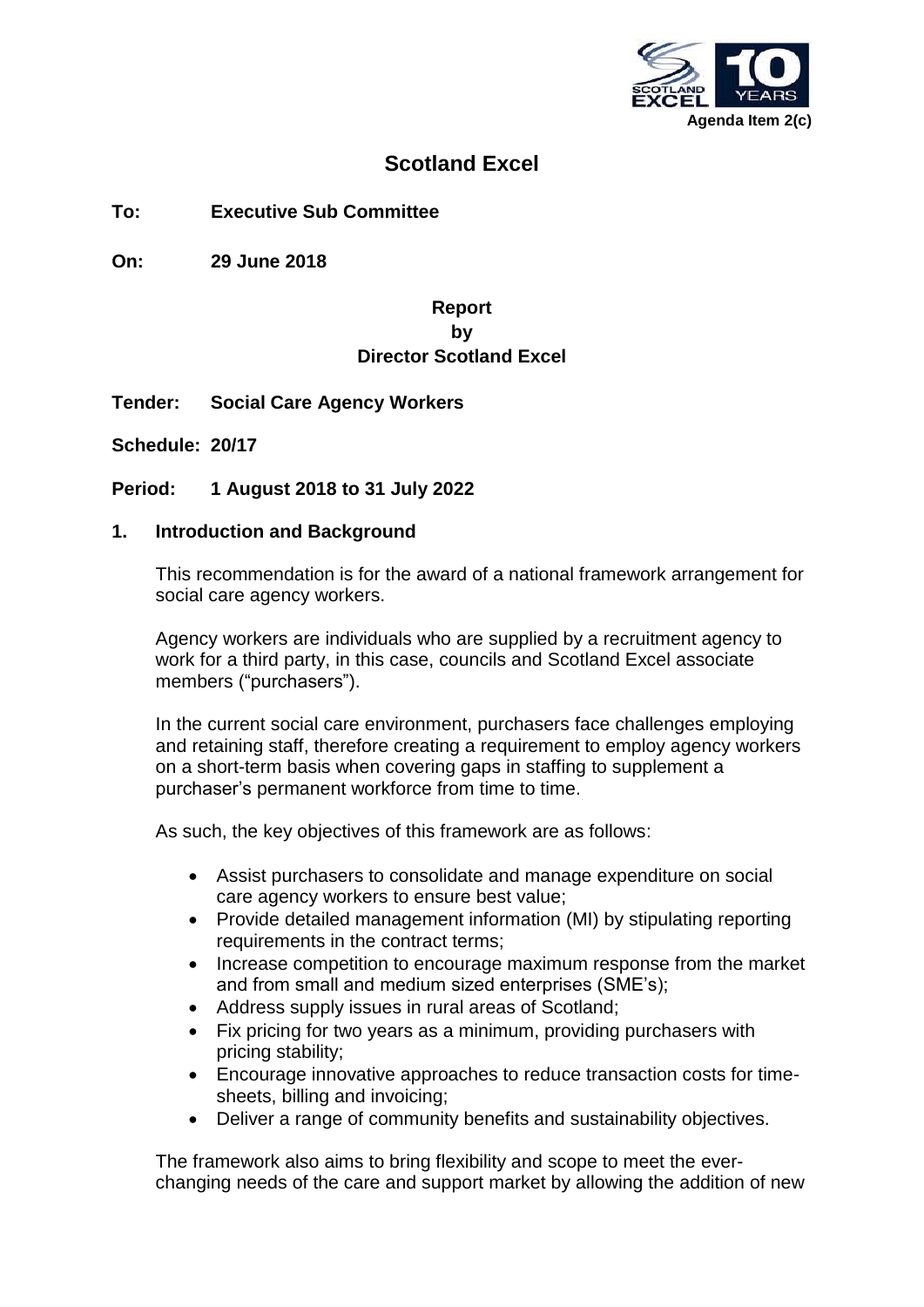suppliers throughout the duration of the agreement where required to enable the continued delivery of best value, and sufficient geographic and service coverage across all of Scotland.

#### **2. Scope, Participation and Spend**

The procurement strategy was discussed and endorsed at the user intelligence group (UIG) meeting on 9 August 2017. Purchasers expressed a wish to renew the framework with the aim to expand the coverage of the framework, both in terms of the roles provided and the geographical coverage of the framework. The structure of the framework was based on the current model, but with some adaptations to respond to purchaser feedback.

The lotting structure was streamlined into three lots, each lot incorporating new core roles to expand the service coverage of the framework:

| Lot |                           | <b>Number of Core</b> | % Estimated            |
|-----|---------------------------|-----------------------|------------------------|
| No. | <b>Description</b>        | <b>Roles</b>          | <b>Framework Value</b> |
|     | Care Roles                |                       | 85%                    |
|     | <b>Professional Roles</b> | 6                     | 12%                    |
|     | <b>Ancillary Roles</b>    | 5                     | 3%                     |

#### **Table 1: Lotting Structure**

Additionally, each lot was divided into 17 geographical regions to encourage SME participation and allow suppliers operating in specific geographical areas to submit competitive bids. Each lot contained detailed specifications for the core roles within the lot.

The framework is available to all 32 councils, NHS National Procurement, the Scottish Prison Service and a number of associate member housing associations.

Although there is no guarantee of purchaser spend or continuity of spend throughout the flexible framework agreement, council forecasting indicates use of the framework would be anticipated from at least 27 councils, as well as other participating bodies. The remaining councils indicated that they operate in house 'banks' of staff, and therefore annual expenditure may be negligible. While councils confirmed they wished to be named to provide flexibility in their social care workforce, the market was also advised of indicative percentages of spend to ensure transparency.

#### **3. Procurement Process**

The UIG consisting of procurement and technical representatives endorsed the procurement strategy. In addition, a technical panel was formed to develop technical specifications and tender documentation.

Dialogue was also held with suppliers via a Prior Information Notice. These discussions were used to inform the final procurement strategy - particularly in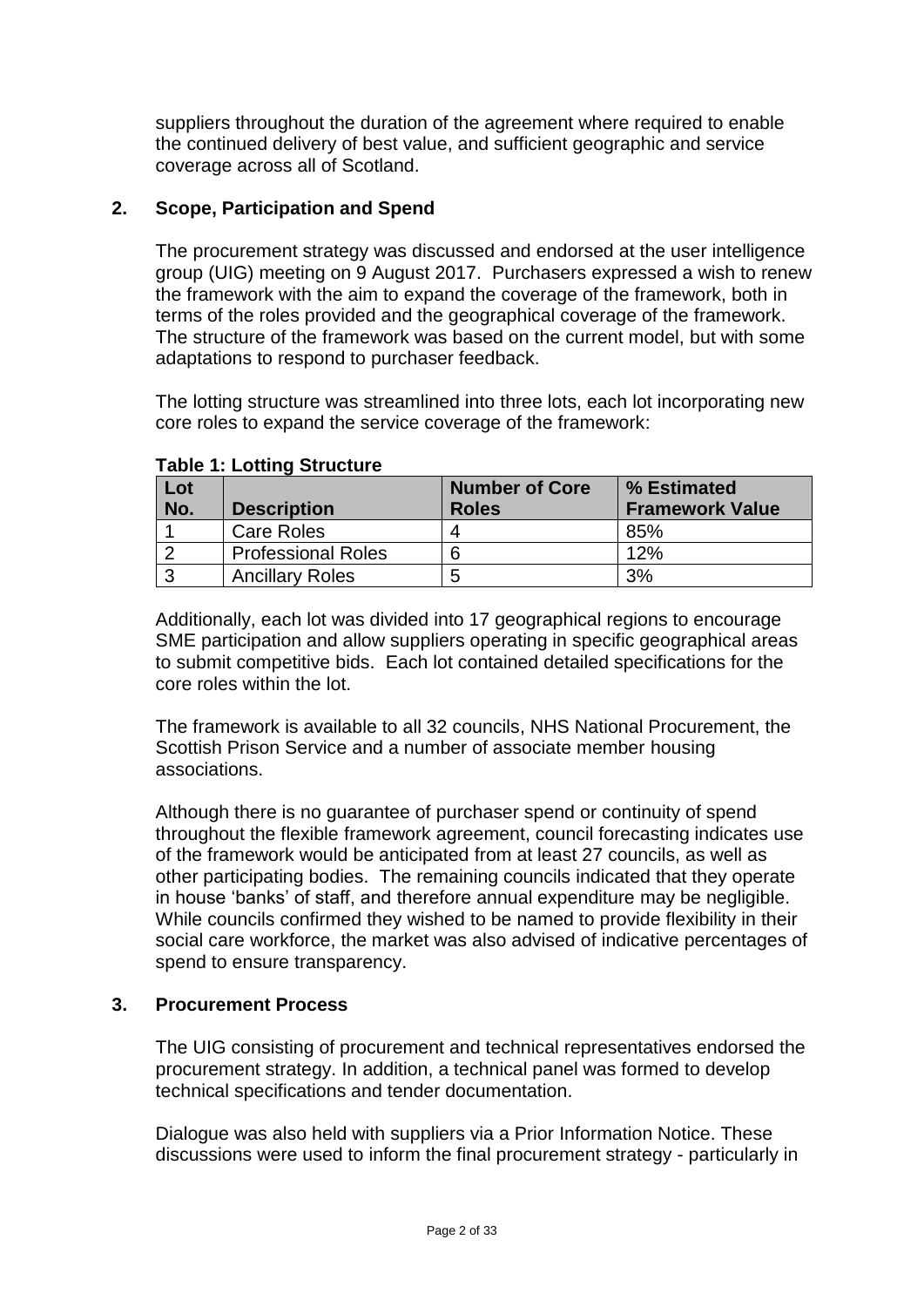developing the flexible approach designed to meet the requirements of the social care recruitment market.

Scotland Excel took the strategic decision, supported by the UIG, to structure the tender so that tenderers would not be penalised for offering a fair rate of pay to their agency workers. In recognition of this, tenderers were asked to submit a range of hourly rates for each core role to provide flexibility and choice for councils depending on their specific requirements. To ensure transparency of costs, the total hourly fee payable for an agency worker was split into the following elements with only the supplier's fee evaluated under the tender:

- Agency worker's rate the hourly rate payable to the agency worker from the supplier
- Supplier's contribution legally required contributions relating to national insurance, Working Time Regulations, pension, apprenticeship levy and any other applicable national contributions
- Supplier's fee the commission received by a supplier per hourly rate paid to the agency worker

The remit of this procurement falls within the 'Social and Other Specific Services' category as defined in Schedule 3, and is subject to the procurement regimes set out in section 7, both of the Public Contracts (Scotland) Regulations 2015. These regulations contain a more flexible set of rules for the procurement of certain services (including those related to the provision of social care) and this is known as the 'light-touch' regime. The 'light-touch' regime gives broader options for the procurement of care services and therefore this framework has been developed as a flexible framework.

As such, Scotland Excel has more scope to choose the procurement methodology most suited to the market whilst fundamentally adhering to the EU Treaty principles of non-discrimination, equal treatment, transparency and proportionality.

Scotland Excel has adopted a procedure similar to an open tender procedure under the 'light-touch' regime and providers were evaluated against predetermined criteria. Stage one, Qualification, was conducted using the European Single Procurement Document (ESPD). Within the ESPD tenderers are required to answer a number of qualification questions along with questions on insurance, financial standing, quality management, health and safety and environmental management.

Applying the light touch regime and considering the fluctuating needs of purchasers, this framework has been developed to be a flexible framework, permitting new entrants and changes to existing participants on the published tender conditions during the framework.

The invitation to tender (ITT) was published on 12 February 2018 and offers were evaluated against the following criteria: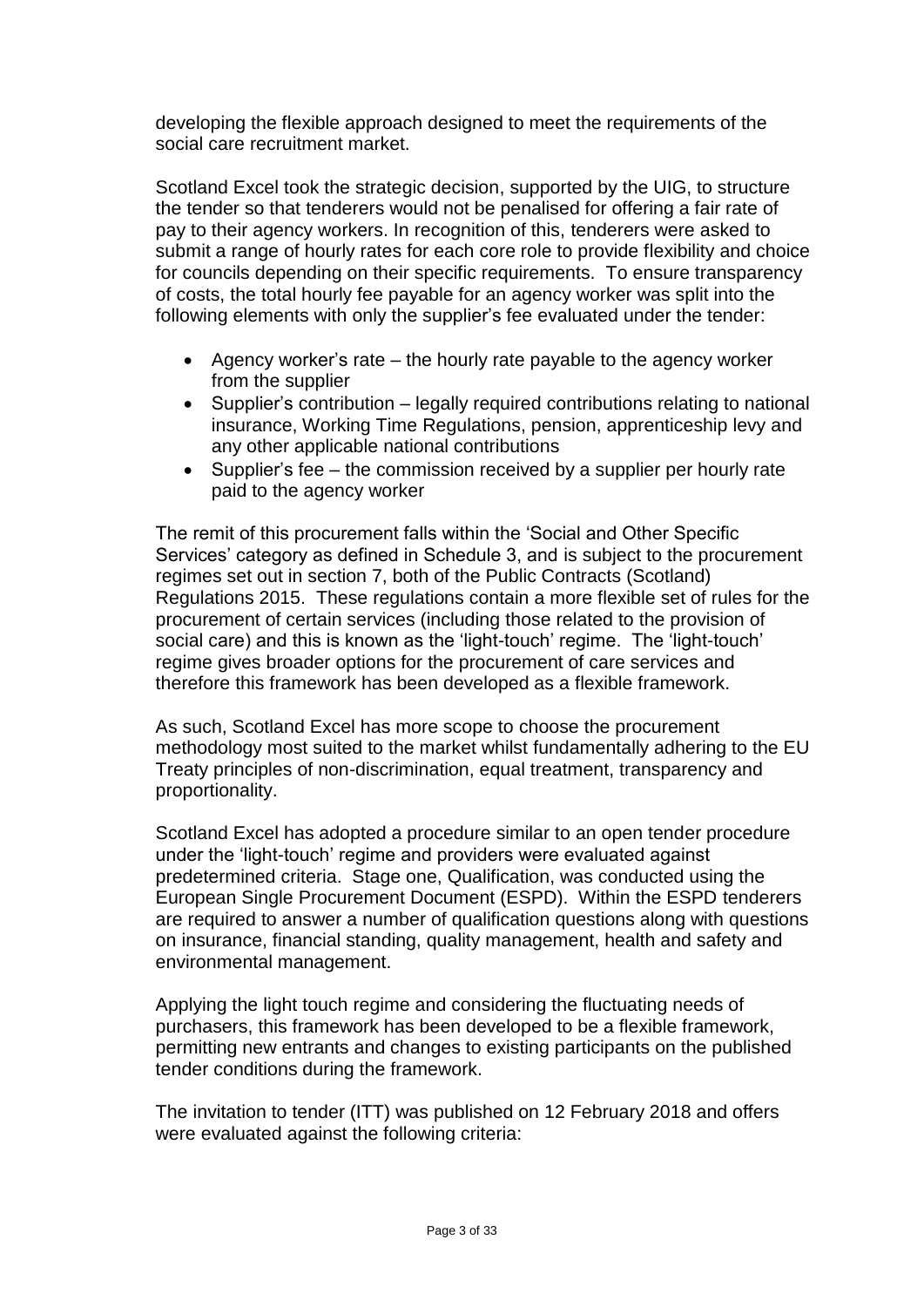- Technical  $-40%$
- Commercial 60%

Within the technical element, tenderers were assessed on their approach to community benefits and sustainability and their commitment to delivering fair work practices. Tenderers were also required to evidence their knowledge and experience by responding to four method statements. The available scoring was broken down as follows:

|  |  |  |  |  | <b>Table 2: Technical Scoring Breakdown</b> |
|--|--|--|--|--|---------------------------------------------|
|--|--|--|--|--|---------------------------------------------|

| Quality (40%)                     | <b>Quality Sub Criteria</b>                      |    |
|-----------------------------------|--------------------------------------------------|----|
| Community Benefits (4%)           |                                                  |    |
| Sustainability, including Fair    | <b>Corporate Sustainability Approach</b>         | 2% |
| Work Practises (4%)               | <b>Fair Work Practices</b>                       | 2% |
|                                   | <b>Managing Recruitment</b>                      | 8% |
| <b>Method Statement Questions</b> | <b>Account Management &amp; Customer Service</b> | 8% |
| (32%)                             | <b>Complaints &amp; Issues</b>                   | 8% |
|                                   | <b>Service Capabilities</b>                      | 8% |

As noted previously, within the commercial element, the supplier's fee was the only element of the total fee payable which was evaluated. In addition, tenderers were assessed in relation to the long-term assignment discounts offered.

## **4. Report on Offers Received**

There were offers received from 48 suppliers, across the three lots, as set out in Appendix 2.

Three submissions were noted to be identical in all aspects, with the exception the scored elements of the commercial envelope. The tenderers were requested to provide evidence that they would operate as three distinct entities. Following extensive clarifications two tenderers subsequently withdrew their tender submissions.

A number of organisations submitted proposals to amend the framework terms. After extensive review, all proposals for amendment were rejected. One tenderer subsequently withdrew their tender submission.

A further tenderer withdrew at the Request for Documentation stage, citing increased business elsewhere leaving them unable to meet requirements.

Two tenderers submitted non-compliant offers for all lots/geographical regions. A further two tenderers submitted one non-compliant offer each for specific lot/geographical regions. Any offer deemed non-compliant offer was not evaluated.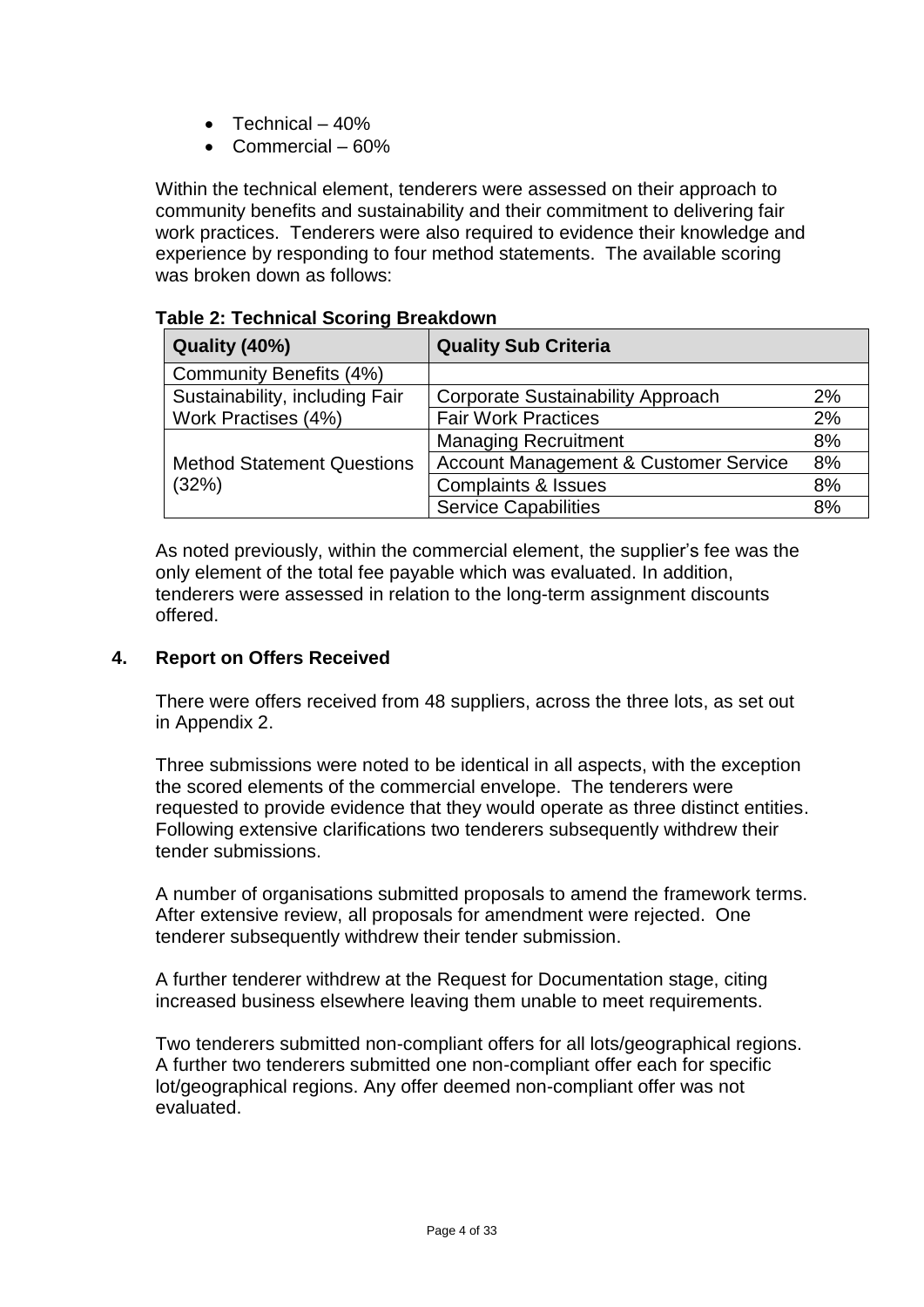Based on the criteria and scoring methodology set out in the tender documentation, a full evaluation of the remaining compliant offers received was conducted and details of the overall scores are set out in Appendix 3.

#### **5. Recommendations**

In order to provide a range of providers for each region, to provide coverage and choice, it is recommended that participation on the flexible framework is awarded to 15 tenderers, as detailed in Appendix 3.

The 15 providers represent a mix of micro, small, medium and large organisations, with four being classed as small or micro.

#### **6. Benefits**

#### **Savings**

Scotland Excel has conducted a benchmarking exercise against the supplier's fee for all three lots.

Due to past difficulties in recruiting a number of roles, particularly in rural areas, and changing demand for certain roles, it is difficult to forecast accurately the actual requirements and spend – and as noted previously, there is no guarantee to suppliers of business or continuity of business.

The benchmarking methodology undertaken, which was endorsed by the UIG, was to benchmark current margins with the equivalent supplier fee offered under the framework arrangement, therefore the benchmarking process was completed on a like for like basis.

Therefore, the exercise looked at the effect of purchasers remaining with the supplier with the highest spend (where this option is available), and was based on a comparison of rates currently paid for the key roles in each lot (those which attracted the highest scores during commercial evaluation), against the rates submitted at tender. Those roles were:

- Lot 1 Care Assistant
- Lot 2 Social Worker
- Lot 3 Cook/Domestic Assistant/Kitchen Assistant

The resultant range of estimated savings against the supplier's fee is detailed in Appendix 1.

The forecasted estimated saving for each purchaser ranges from 10.8% to 43.3% and the estimated average overall saving for all purchasers is 19.1%.

Scotland Excel has also carried out a further exercise, to evaluate the impact of switching to the highest scoring bidder in a region. This information showed potential for further savings, and has also been shared with all purchasers for their own region.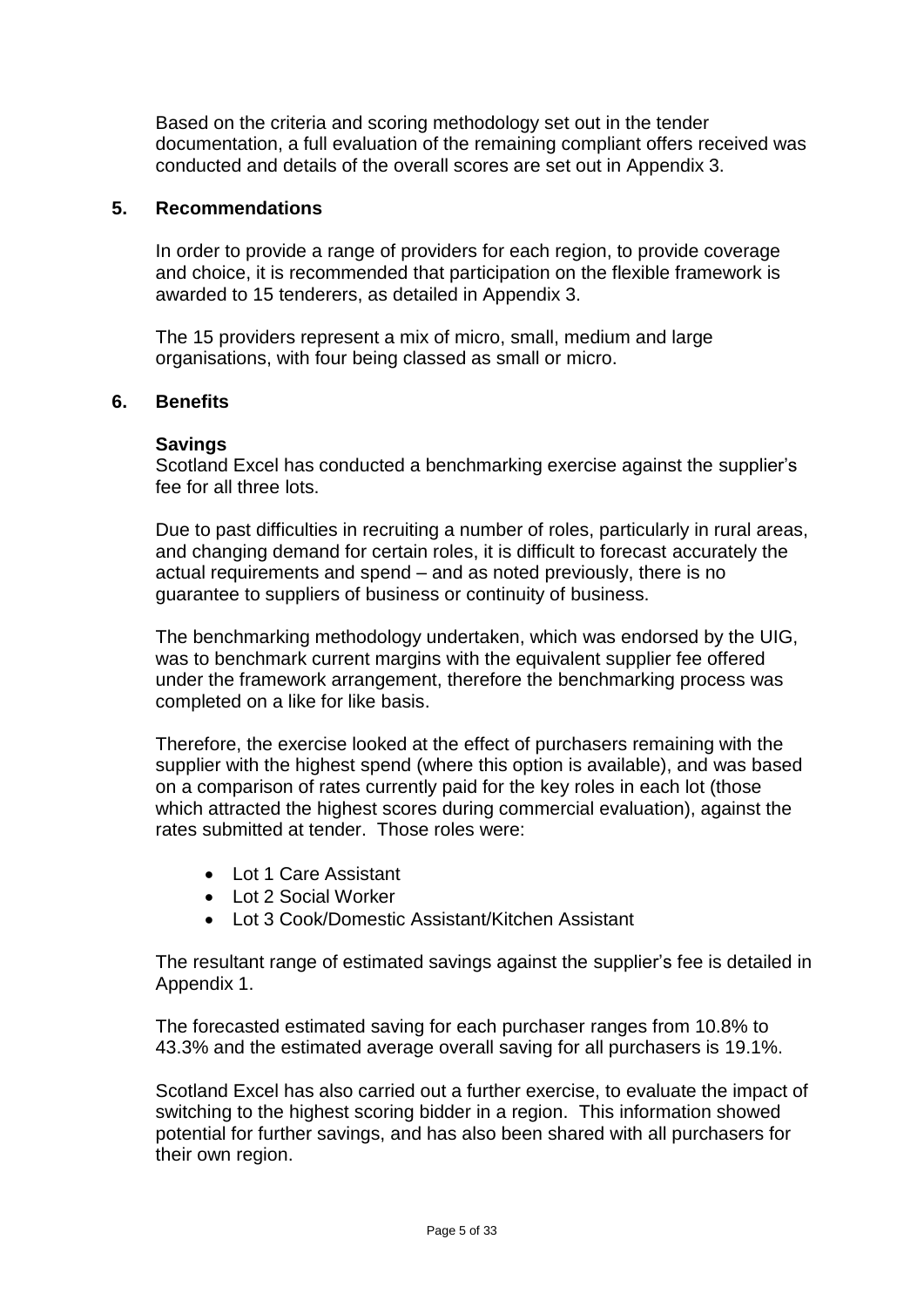The framework arrangement terms set out clear parameters for the collection of management information which will address any data shortfalls previously experienced.

#### **Price Stability**

All suppliers have agreed to the minimum fixed price period of two years, in relation to the supplier's fee element of pricing. Additionally, three tenderers have committed to hold their supplier's fee to the full four-year term.

Price increases on the agency workers rates are anticipated, as this element is affected by wages inflation generally and specific matters such as increases to the Scottish Living Wage.

#### **Sustainable Procurement Benefits**

#### Community Benefits

At the strategy UIG, the group endorsed that community benefits attained would be delivered at a local level for each purchaser and would be aligned to the Scottish Government's National Indicators.

This is a different approach to the current framework and should ensure that purchasers receive community benefits tailored to their spend levels, and reflective of their local needs, whilst taking the National Indicators into account.

All suppliers have confirmed their commitment to Scotland Excel's community benefits approach for this framework. Delivered benefits will be based on the annual spend thresholds on supplier's fees provided for individual purchasers.

When purchasers reach annual spend thresholds with a supplier they will accrue "Community Benefit Points". The community benefits lead or other designated person will liaise with the supplier to finalise the specific benefits that they are offered under this flexible framework relative to that spend.

In the published tender documents, suppliers were given a list of indicative community benefits that could be agreed with purchasers. Examples of the indicative benefits which were conveyed to suppliers were:

- Fundraising event for external charities/initiatives within the purchaser's area
- Engage in community projects within the purchaser's area such as Reading Partnership, befriending, for a minimum of 10 hours
- Work placements to school, college or university students from purchaser's area
- Offer training sessions to wider community within the purchaser's area (non-employees)
- Employability workshop or event in a school, college or group within purchaser's area
- Donation of materials and/or labour to support community projects within the purchaser's area to the value of £250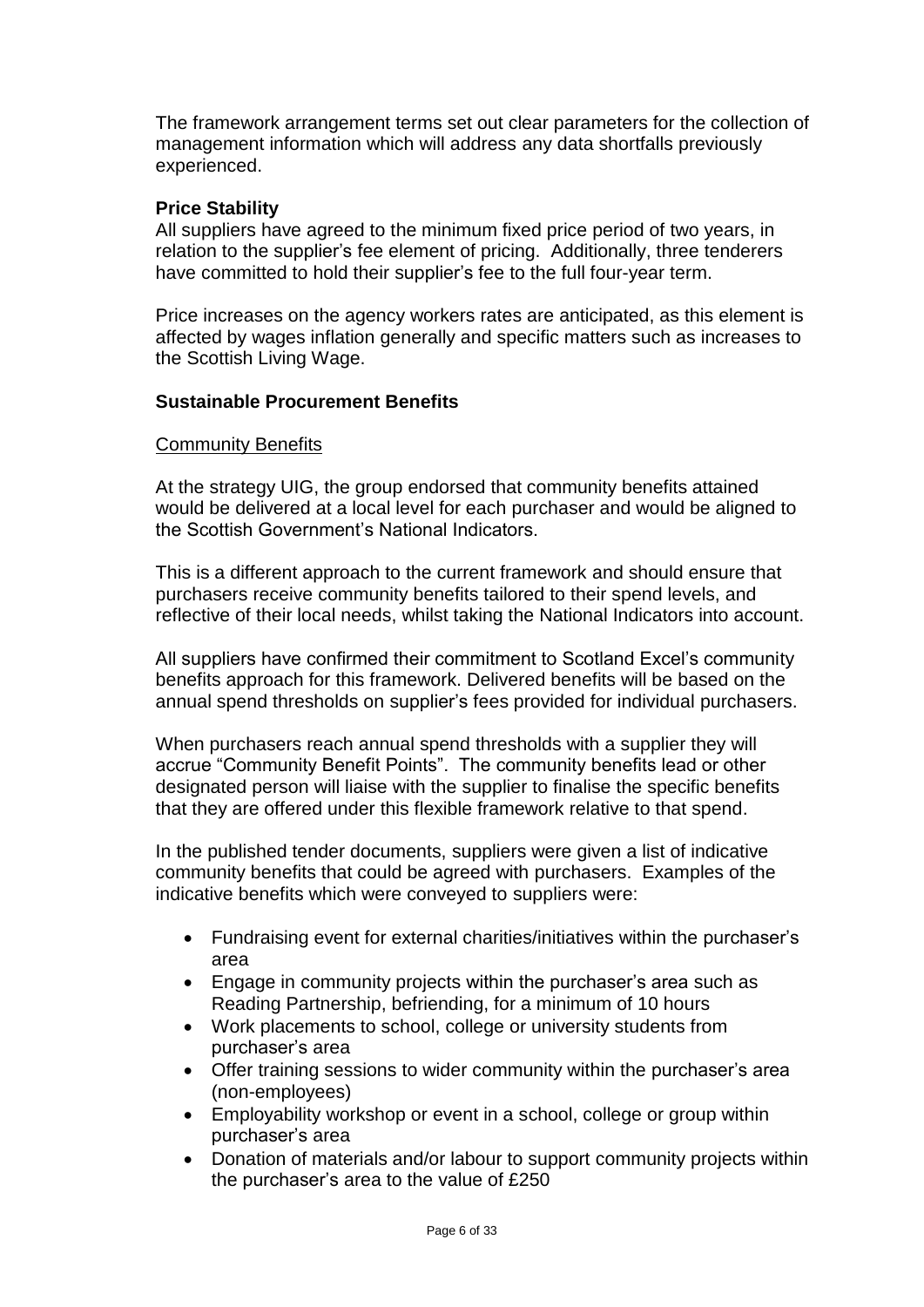- Recruit a modern (or other approved) apprentice from within the purchaser's area
- Recruit one person from within the purchaser's area

## **Environmental**

The Scottish Government Sustainability Test was completed to identify how this framework could contribute to national and local sustainability priorities, with a number of National Indicators identified as relevant outputs.

Tenderers were asked to detail their corporate approach to delivering sustainability in the agency worker sector, with responses considering how the service will contribute to the delivery of these National Indicators and benefit those involved with social care services.

Whilst responses were diverse, some common outputs linked to each of the identified National Indicators were echoed throughout the submissions:

## 5 - Improve Scotland's Reputation

- Hiring a diverse workforce, tackling the inequalities in Scottish society
- Promoting environmentally friendly practises

#### 8 - Improve the skill profile of the population

- Investing in training and development opportunities, including providing funding for relevant recognised qualifications
- Implementing internal training, including refresher courses

## 9 - Reduce Underemployment

- Working in partnership with local employability initiatives
- Particular focus on rural/remote locations, or people with travel restrictions
- Work towards long term, sustainable employment

## 10 - Reduce the proportion of employees earning less than the living wage

• Paying all staff a minimum of the Scottish Living Wage and providing pay raises to all staff in line with the uplift of the Scottish Living Wage

## 11 - Reduce the pay gap

- Implementing a comprehensive Equal Opportunities policy
- Ensuring the most appropriate applicant is hired in a fair and consistent manner free from discrimination

## 15 - Increase the proportion of young people in learning, training or work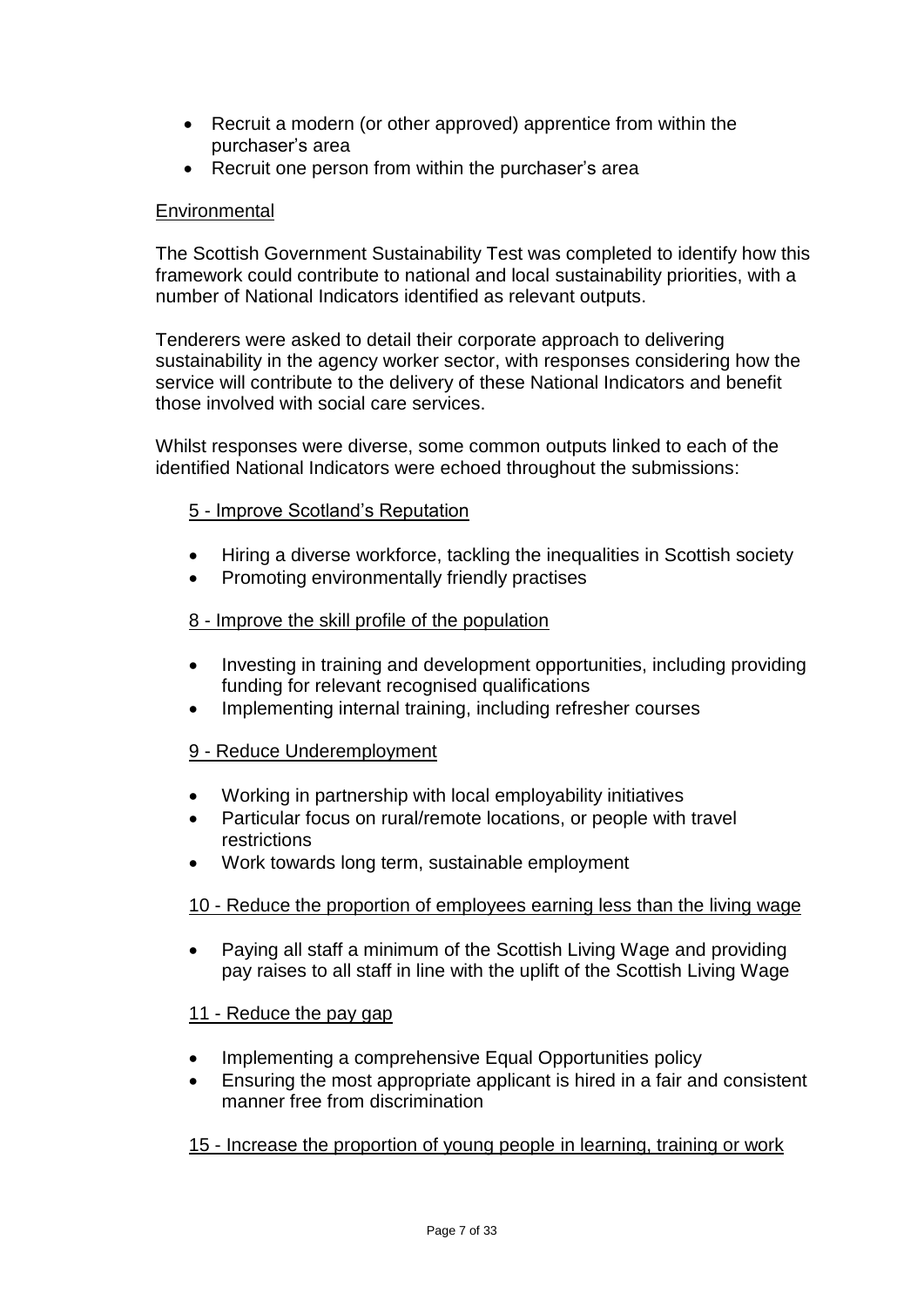- Offering work experience placements for young people nearing school leaving age
- Implement placements in office administration for young people
- Visiting education establishments, engaging with students moving into work

## 26 - Improve support for people with Care Needs

- Ensuring clients have choice and control over their service
- Utilising a person centred and outcome focussed approach to service delivery
- Conducting six monthly reviews
- Investing in service specific training to enhance service delivery

#### Fair Work Practices

Suppliers were asked to describe how they would commit to fair work practices for workers, recognising that this is critically dependent on workforces that are well-rewarded, well-motivated, well-led, have access to appropriate opportunities for training and skills development, are diverse and are engaged in decision making.

In the range of responses that were submitted, some of the key points detailed included:

- Fair and equal pay policy, with continual monitoring
- Wide diversity of staff actively monitoring gender, age and ethnicity equality
- Providing ongoing skills and training, promoting continuing professional development
- Supporting flexible working to enhance opportunities for those with caring responsibilities
- Avoidance of exploitative employment practices such as zero-hours contracts
- Awareness of and involvement in the eradication of modern slavery through robust supply chain management

## **Scottish Living Wage**

The tender stipulated that the range of agency workers rates for each role had to encompass the Scottish Living Wage so that purchasers always have the opportunity to engage agency workers at or above the Scottish Living Wage. As a result, all purchasers can engage agency workers in every role at a Scottish Living Wage pay rate from every supplier recommended for award onto this framework arrangement.

Of the 15 suppliers Scotland Excel are recommending for award, 14 pay their staff at or above the Scottish Living Wage. Four suppliers are Living Wage accredited, and through this exercise one further supplier has committed to achieving accreditation throughout the duration of the framework. Scotland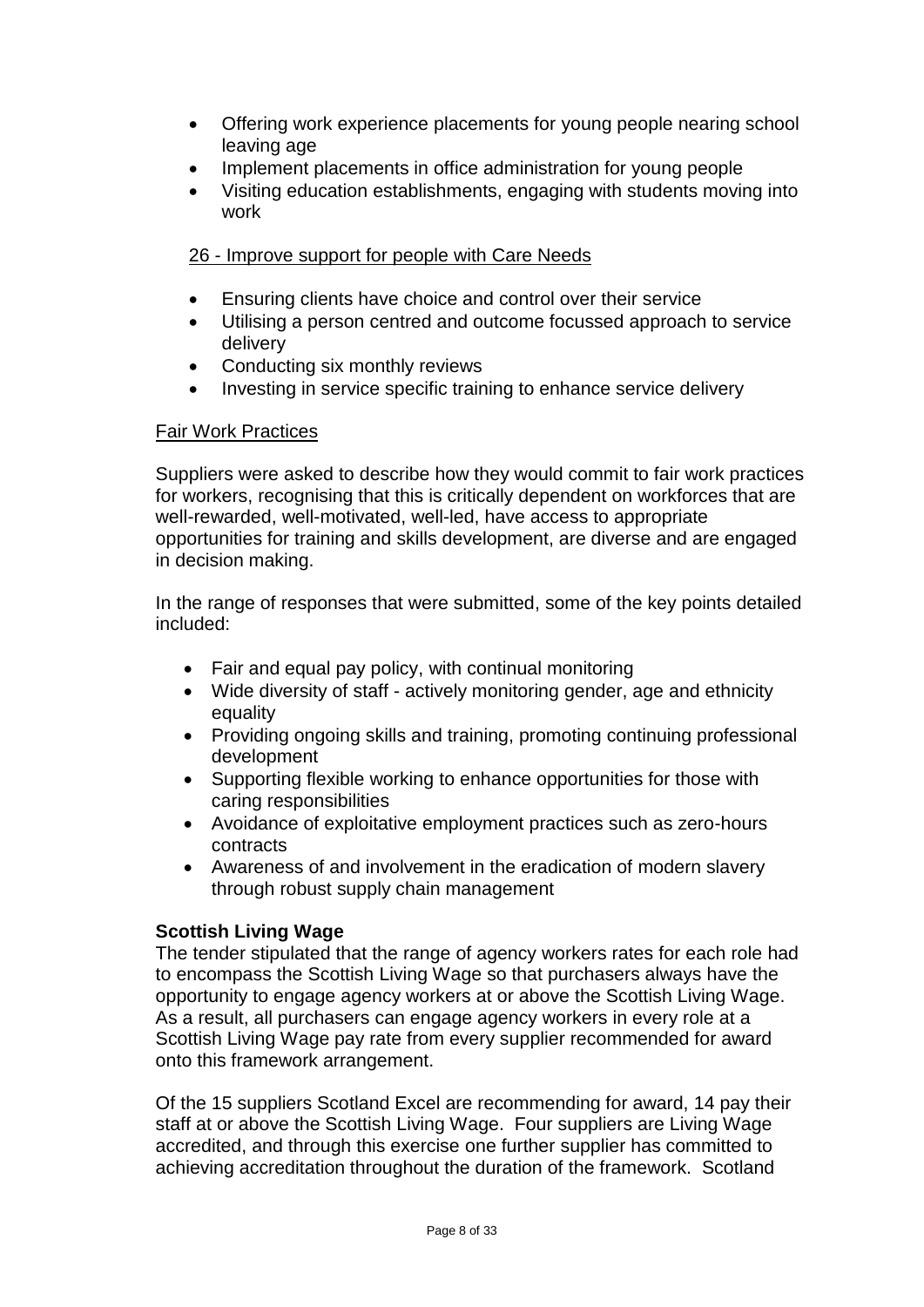Excel will include Living Wage accreditation status within our Contract and Supplier Management programme and will work with all suppliers who have not yet secured accreditation to encourage them to achieve this.

#### **Other Benefits**

#### Increased Coverage

One of the primary aims of this flexible framework was to increase the coverage for purchasers, and therefore reduce off-framework spend, as well as providing consistency for authorities in regard to terms and rates paid. With an increased number of providers being recommended for award, this outcome should be realised.

As noted in section 3 of the report, applying the 'light touch' regime applicable to this service and considering the fluctuating needs of purchasers, this framework has been developed to be a flexible framework, permitting new entrants and changes to existing participants on the published tender conditions during the framework.

In particular, rural areas will be monitored closely to ensure purchasers are receiving increased coverage and are able to make full use of the framework. Scotland Excel will work with the relevant purchasers to increase provision where this is deemed to not be meeting requirements.

#### **7. Contract Mobilisation and Management**

It is anticipated that there will be significant mobilisation in order to make the most of opportunities presented by increasing the number of suppliers on this framework, and to encourage the purchasers to make full use of the range of suppliers within each region.

This will not only increase capacity for the purchasers who have struggled to realise coverage via the current framework, it will also afford some purchasers the opportunity to reduce their reliance on a small number of critical suppliers.

Scotland Excel will host mobilisation events for both providers and purchasers and will provide a mobilisation pack to purchasers which will contain details on the framework arrangements and the relevant documents such as the order form and specification, which includes job descriptions for the core roles.

Contract and supplier management will undertake regular examination of participation and supply to ensure purchasers are able to use those suppliers awarded to their region.

Scotland Excel will continue to use the management information submitted by the participating framework suppliers to create quarterly contract management reports. These contract management reports will provide a detailed account of spend and use by supplier and purchaser, as well as relevant trend information.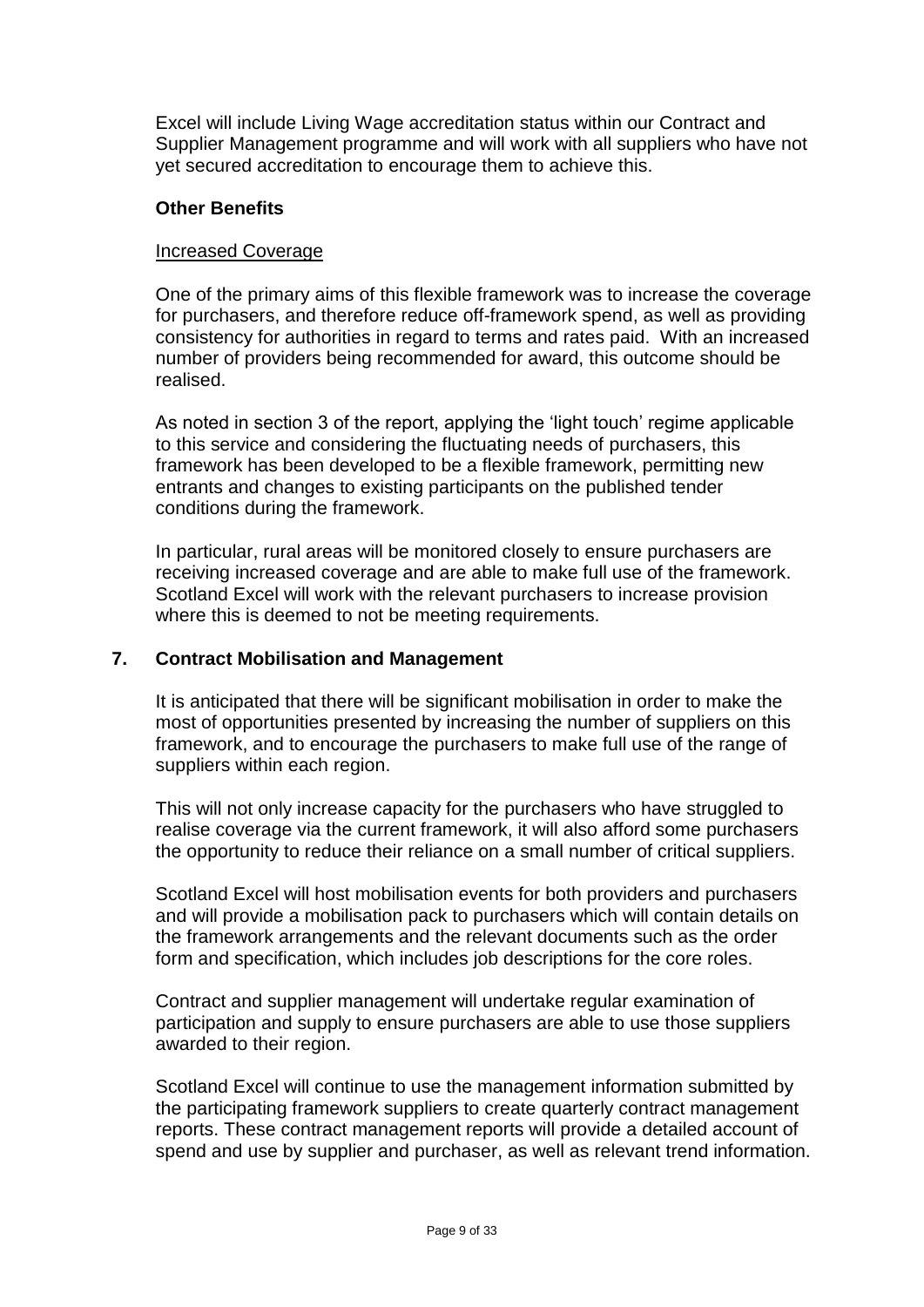This information will also be used to monitor rates being charged to purchasers, to ensure rates bid for are those charged, and any suppliers charging above the agreed rates will be challenged on the basis of the impact of their commercial scores achieved during tender.

The quarterly management information and annual reports will continue to be developed by Scotland Excel to improve reporting to purchasers to enable them to understand their placement patterns in relation to the national picture.

#### **8. Summary**

The Executive Sub Committee is requested to approve the recommendation to award this flexible framework agreement as detailed within Appendix 3.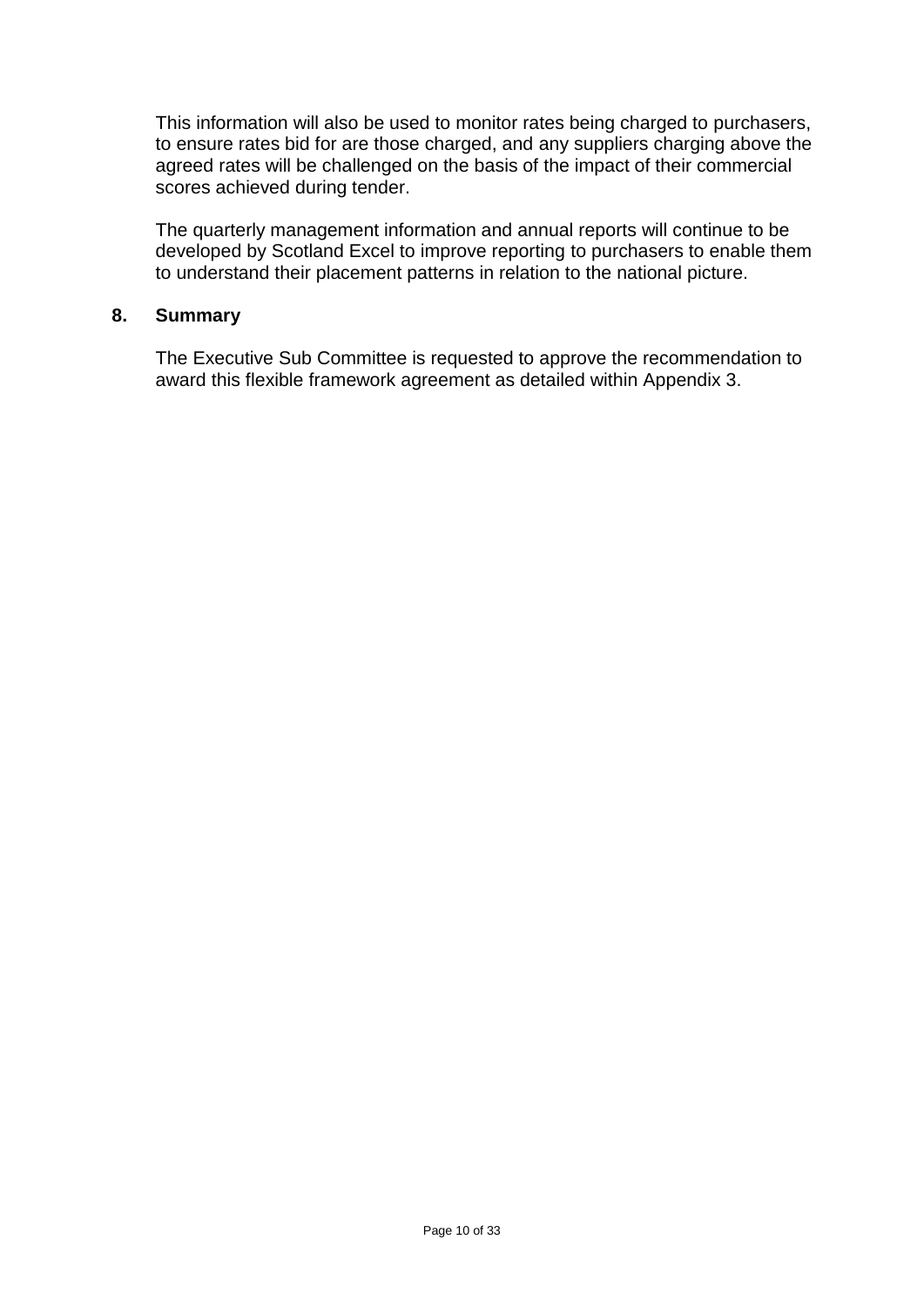#### **Appendix 1 – Participation, Spend and Savings Summary**

#### **Social Care Agency Workers 20/17**

There is no guarantee of purchaser spend or continuity of spend throughout the flexible framework agreement. Savings are based on the supplier's fee element of forecast spend.

| <b>Member Name</b>              | Contract | Participation in   Participation Entry<br>Date | <b>Estimated Annual</b><br>Spend (£) [ALL] | <b>Estimated Annual</b><br>Spend (£)<br><b>[SUPPLIER FEE]</b> | <b>Source of Spend Data</b>       | Indexation <sup>1</sup> | % Estimated<br><b>Forecast Savings</b> | <b>Estimated Annual</b><br>Savings (£) | <b>Basis of Savings Calculation</b>             |
|---------------------------------|----------|------------------------------------------------|--------------------------------------------|---------------------------------------------------------------|-----------------------------------|-------------------------|----------------------------------------|----------------------------------------|-------------------------------------------------|
| Aberdeen City Council           | Yes      | 01 August 2018                                 | £240,000                                   | £32,808                                                       | Contract MI - Confirmed by Member | 4.8%                    | 43.3%                                  |                                        | £14,199 Benchmarked Using Member Provided Data  |
| Aberdeenshire Council           | Yes      | 01 August 2018                                 | £155,250                                   | £21,222                                                       | Contract MI - Confirmed by Member | 4.8%                    | 43.3%                                  |                                        | £9,185 Benchmarked Using Member Provided Data   |
| Angus Council                   | Yes      | 01 August 2018                                 | £558,076                                   | £93,461                                                       | <b>Contract MI</b>                | 4.8%                    | 19.6%                                  |                                        | £18,328 Benchmarked Using Member Provided Data  |
| Argyll & Bute Council           | Yes      | 01 August 2018                                 | £182,680                                   | £17,158                                                       | Contract MI - Confirmed by Member | 4.8%                    | 18.0%                                  |                                        | £3,089 Benchmarked Current Contract             |
| City of Edinburgh Council       | Yes      | 01 August 2018                                 | £6,311,010                                 | £532,577                                                      | Contract MI - Confirmed by Member | 4.8%                    | 19.6%                                  |                                        | £104,438 Benchmarked Using Member Provided Data |
| Clackmannanshire Council        | Yes      | 01 August 2018                                 | £137,801                                   | £17,075                                                       | Contract MI - Confirmed by Member | 4.8%                    | 19.6%                                  |                                        | £3,348 Benchmarked Using Member Provided Data   |
| Comhairle nan Eilean Siar       | Yes      | 01 August 2018                                 | £8,609                                     | £913                                                          | Contract MI - Confirmed by Member | 4.8%                    | 14.2%                                  |                                        | £130 Benchmarked Using Member Provided Data     |
| Dumfries & Galloway Council     | Yes      | 01 August 2018                                 | £29,877                                    | £4,900                                                        | Contract MI - Confirmed by Member | 4.8%                    | 11.0%                                  |                                        | £537 Benchmarked Using Member Provided Data     |
| Dundee City Council             | Yes      | 01 August 2018                                 | £5,189                                     | £833                                                          | Contract MI - Confirmed by Member | 4.8%                    | 19.6%                                  |                                        | £163 Benchmarked Using Member Provided Data     |
| East Ayrshire Council           | Yes      | 01 August 2018                                 | £0                                         | £0                                                            | Contract MI - Confirmed by Member | 4.8%                    | 19.6%                                  | £0                                     | Benchmarked Using Member Provided Data          |
| East Dunbartonshire Council     | Yes      | 01 August 2018                                 | £46,750                                    | £5.921                                                        | Contract MI - Confirmed by Member | 4.8%                    | 19.6%                                  | £1.161                                 | Benchmarked Using Member Provided Data          |
| East Lothian Council            | Yes      | 01 August 2018                                 | £183,750                                   | £19,440                                                       | Contract MI - Confirmed by Member | 4.8%                    | 18.5%                                  |                                        | £3,600 Benchmarked Using Member Provided Data   |
| East Renfrewshire Council       | Yes      | 01 August 2018                                 | £2,567,000                                 | £266.441                                                      | Contract MI - Confirmed by Member | 4.8%                    | 19.6%                                  |                                        | £52,249 Benchmarked Using Member Provided Data  |
| <b>Falkirk Council</b>          | Yes      | 01 August 2018                                 | £200,000                                   | £28.501                                                       | Contract MI - Confirmed by Member | 4.8%                    | 19.6%                                  |                                        | £5,589 Benchmarked Using Member Provided Data   |
| <b>Fife Council</b>             | Yes      | 01 August 2018                                 | £3,000,000                                 | £326.098                                                      | Contract MI - Confirmed by Member | 4.8%                    | 14.7%                                  |                                        | £47,904 Benchmarked Using Member Provided Data  |
| <b>Glasgow City Council</b>     | Yes      | 01 August 2018                                 | £1,422,475                                 | £116,290                                                      | Contract MI - Confirmed by Member | 4.8%                    | 19.6%                                  |                                        | £22,804 Benchmarked Using Member Provided Data  |
| <b>Highland Council</b>         | Yes      | 01 August 2018                                 | £150,000                                   | £18.998                                                       | Contract MI - Confirmed by Member | 4.8%                    | 14.2%                                  |                                        | £2,696 Benchmarked Using Member Provided Data   |
| Inverclyde Council              | Yes      | 01 August 2018                                 | £39,851                                    | £5,171                                                        | Contract MI - Confirmed by Member | 4.8%                    | 19.6%                                  |                                        | £1,014 Benchmarked Using Member Provided Data   |
| <b>Midlothian Council</b>       | Yes      | 01 August 2018                                 | £1,507,651                                 | £131,001                                                      | Contract MI - Confirmed by Member | 4.8%                    | 15.4%                                  |                                        | £20,109 Benchmarked Using Member Provided Data  |
| North Ayrshire Council          | Yes      | 01 August 2018                                 | £0                                         | £0                                                            | Contract MI - Confirmed by Member | 4.8%                    | 19.6%                                  |                                        | £0 Benchmarked Using Member Provided Data       |
| North Lanarkshire Council       | Yes      | 01 August 2018                                 | £0                                         | £0                                                            | Contract MI - Confirmed by Member | 4.8%                    | 19.6%                                  |                                        | £0 Benchmarked Using Member Provided Data       |
| Orkney Islands Council          | Yes      | 01 August 2018                                 | £3,466                                     | £268                                                          | Contract MI - Confirmed by Member | 4.8%                    | 14.2%                                  |                                        | £38 Benchmarked Using Member Provided Data      |
| Perth & Kinross Council         | Yes      | 01 August 2018                                 | £22,135                                    | £2.124                                                        | Contract MI - Confirmed by Member | 4.8%                    | 35.1%                                  |                                        | £745 Benchmarked Using Member Provided Data     |
| Renfrewshire Council            | Yes      | 01 August 2018                                 | £500,000                                   | £137.874                                                      | Contract MI - Confirmed by Member | 4.8%                    | 17.4%                                  |                                        | £23,962 Benchmarked Using Member Provided Data  |
| Scottish Borders Council        | Yes      | 01 August 2018                                 | £30,000                                    | £3,390                                                        | Contract MI - Confirmed by Member | 4.8%                    | 15.4%                                  | £520                                   | Benchmarked Using Member Provided Data          |
| <b>Shetland Islands Council</b> | Yes      | 01 August 2018                                 | £19,447                                    | £1.865                                                        | Contract MI - Confirmed by Member | 4.8%                    | 14.2%                                  | £265                                   | Benchmarked Using Member Provided Data          |
| South Ayrshire Council          | Yes      | 01 August 2018                                 | £0                                         | f(                                                            | Contract MI - Confirmed by Member | 4.8%                    | 19.6%                                  | £0                                     | Benchmarked Using Member Provided Data          |
| South Lanarkshire Council       | Yes      | 01 August 2018                                 | £0                                         | f(                                                            | Contract MI - Confirmed by Member | 4.8%                    | 19.6%                                  |                                        | £0 Benchmarked Using Member Provided Data       |
| <b>Stirling Council</b>         | Yes      | 01 August 2018                                 | £160,386                                   | £26,474                                                       | Contract MI - Confirmed by Member | 4.8%                    | 23.8%                                  | £6,309                                 | Benchmarked Using Member Provided Data          |
| <b>Moray Council</b>            | Yes      | 01 August 2018                                 | £5,000                                     | £670                                                          | Contract MI - Confirmed by Member | 4.8%                    | 14.2%                                  |                                        | £95 Benchmarked Using Member Provided Data      |
| West Dunbartonshire Council     | Yes      | 01 August 2018                                 | £194,214                                   | £32,153                                                       | Contract MI - Confirmed by Member | 4.8%                    | 37.9%                                  | £12,189                                | Benchmarked Using Member Provided Data          |
| West Lothian Council            | Yes      | 01 August 2018                                 | £162,178                                   | £14,873                                                       | Contract MI - Confirmed by Member | 4.8%                    | 11.8%                                  | £2,283                                 | Benchmarked Using Member Provided Data          |
| Other Public Sector Bodies      | Yes      | 01 August 2018                                 | £117,382                                   | £21,458                                                       | Contract MI - Confirmed by Member | 4.8%                    | 12.9%                                  | £2,323                                 | Benchmarked Using Member Provided Data          |
| <b>Associate Members</b>        | Yes      | 01 August 2018                                 | £131,000                                   | £16.592                                                       | Contract MI - Confirmed by Member | 4.8%                    | 12.3%                                  |                                        | £2,132 Benchmarked Using Member Provided Data   |
| <b>Totals</b>                   |          |                                                | £18,091,175                                | £1,896,548                                                    |                                   | 4.8%                    | 19.1%                                  | £361,405                               |                                                 |

<sup>1</sup> Indexation: this column confirms the difference when the relevant market indices are compared with the relevant Contract indices derived from framework specific cost drivers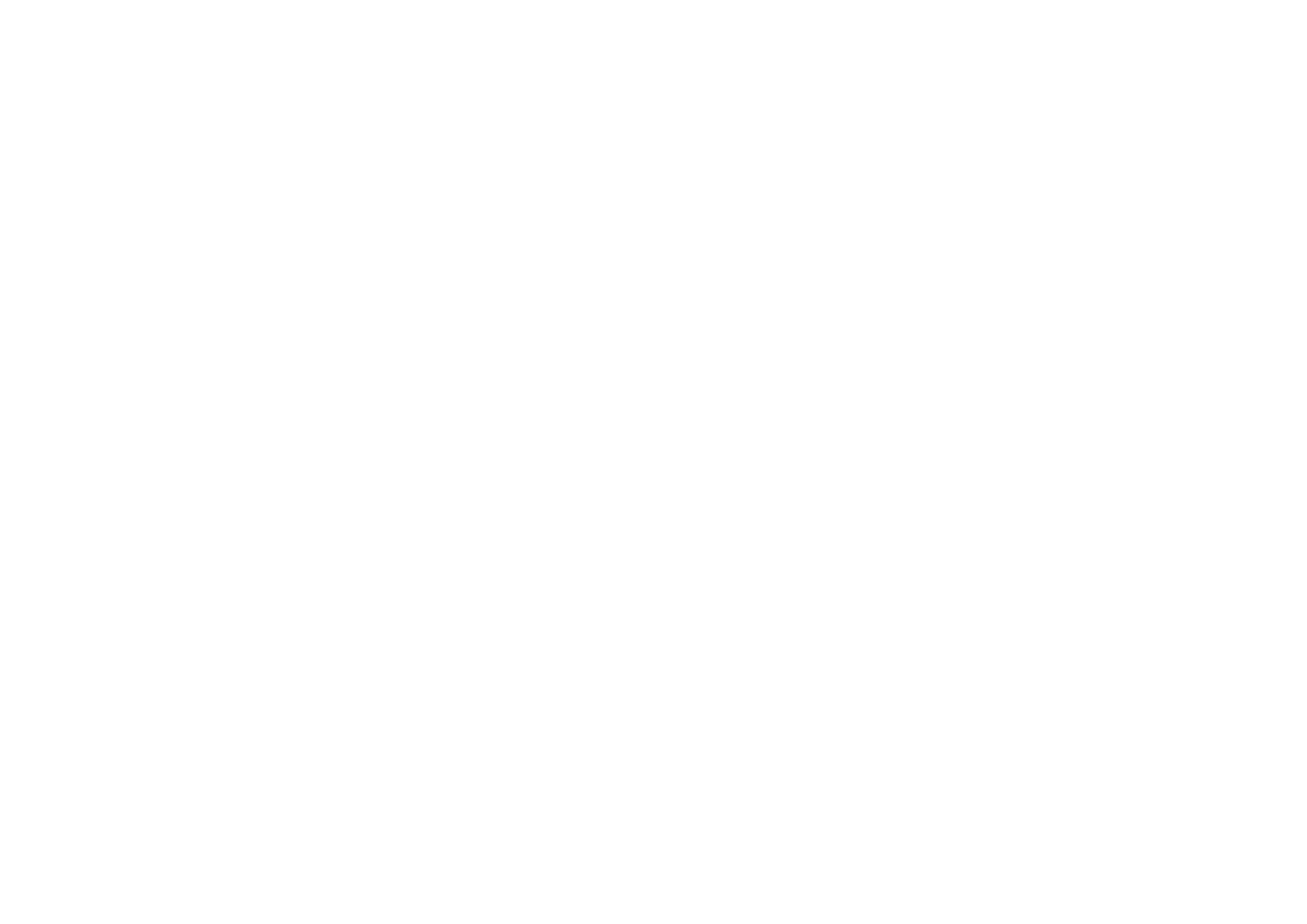## **Appendix 2 - SME Status**

Appendix 2 details: all organisations who submitted a valid offer as part of the tender process, their SME status, location and the lots for which they have bid.

| <b>Tenderer's Name</b>                                            | <b>SME</b><br><b>Status</b> | <b>Location</b>      | Lots<br><b>Tendered</b> |
|-------------------------------------------------------------------|-----------------------------|----------------------|-------------------------|
| <b>4Recruitment Services Ltd</b>                                  | Medium                      | <b>Ilford</b>        | $\overline{2}$          |
| Ailsa Care Services Ltd                                           | Medium                      | Glasgow              | $\mathbf{1}$            |
| Ailsa Response Limited                                            | Small                       | Renfrew              | 1, 3                    |
| <b>Almond Blossom Care Limited</b>                                | Small                       | Edinburgh            | 1                       |
| ASA International Ltd, trading as ASA Recruitment                 | Medium                      | Edinburgh            | 1, 2, 3                 |
| Asphalia Holdings Limited, t/a Care Field                         | Small                       | Leicester            | 1, 2, 3                 |
| <b>Black &amp; Black Recruitment Limited</b>                      | Micro                       | Glasgow              | $\mathbf{1}$            |
| <b>Bon Accord Support Services Ltd</b>                            | Medium                      | Aberdeen             | 1, 3                    |
| <b>Brightwork Limited</b>                                         | Medium                      | Glasgow              | 1, 2, 3                 |
| Caledonia Healthcare Limited                                      | Small                       | Glasgow              | 1                       |
| <b>Caritas Recruitment Ltd</b>                                    | Medium                      | London               | $\overline{2}$          |
| G.O.L.D. Healthcare Limited                                       | Small                       | Inverness            | $\mathbf{1}$            |
| Graceguard Services Ltd [T/S] Seasoned Hands<br>Recruitment       | Micro                       | Edinburgh            | 1                       |
| <b>GSR Healthcare Limited</b>                                     | Micro                       | Aberdeen             | $\mathbf 1$             |
| <b>HCL Social Care Limited</b>                                    | Medium                      | London               | $\overline{2}$          |
| <b>HSC Futures Ltd</b>                                            | Small                       | Kilmarnock           | $\mathbf{1}$            |
| ID Medical Group Limited                                          | Large                       | <b>Milton Keynes</b> | 1, 2                    |
| Jobs and Co Ltd                                                   | Micro                       | Glasgow              | 1, 3                    |
| JPS1 Ltd t/a 247 Professional Health                              | Micro                       | <b>Stiring</b>       | 1                       |
| <b>Maxxima Limited</b>                                            | Medium                      | London               | $\overline{2}$          |
| <b>Newcross Healthcare Solutions Limited</b>                      | Large                       | Devon                | $\mathbf{1}$            |
| <b>Olive Healthcare Solutions Limited</b>                         | Small                       | Nottingham           | 1                       |
| Oran Homecare Ltd                                                 | Medium                      | Cupar                | 1                       |
| <b>Potters Health Care Limited</b>                                | Micro                       | <b>Falkirk</b>       | 1                       |
| Rainbow Services (UK) Limited                                     | Small                       | Ayr                  | 1                       |
| <b>Randstad Public Services Limited</b>                           | Large                       | Luton                | 1, 2                    |
| <b>Recruitment Team Nine Limited</b>                              | Medium                      | Hertford             | $\overline{2}$          |
| Reed Specialist Recruitment Ltd t/a Reed<br><b>Community Care</b> | Large                       | London               | 1, 2, 3                 |
| <b>S C P Recruitment Limited</b>                                  | Large                       | Aberdeen             | 1, 3                    |
| <b>Sanctuary Personnel Limited</b>                                | Medium                      | Ipswich              | $\overline{2}$          |
| <b>ScotForce Recruitment Ltd</b>                                  | Small                       | Perth                | $\mathbf{1}$            |
| <b>Search Consultancy Limited</b>                                 | Large                       | Glasgow              | 1, 2, 3                 |
| <b>Service Care Solutions Ltd</b>                                 | Medium                      | Preston              | 1, 2, 3                 |
| Seven Resourcing Limited                                          | Medium                      | Ipswich              | 1, 2                    |
| <b>Specialist Resource Solutions Ltd</b>                          | Small                       | Aberdeen             | 1                       |
| <b>SPS Social Care Ltd</b>                                        | Small                       | Glasgow              | $\mathbf 1$             |
| <b>SRS Partnership Limited</b>                                    | Medium                      | Glasgow              | 1, 3                    |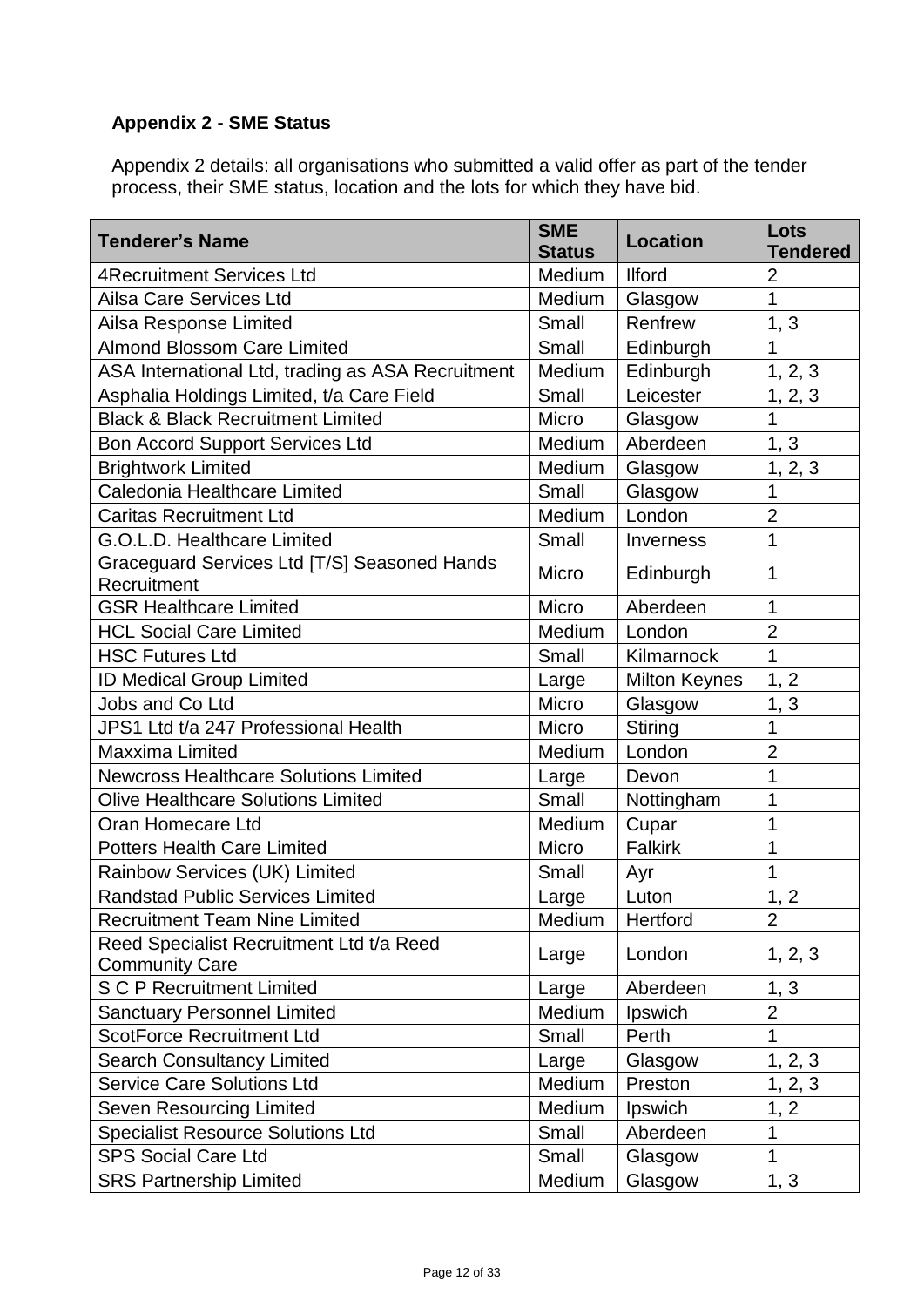| <b>Tenderer's Name</b>                           | <b>SME</b><br><b>Status</b> | <b>Location</b>  | Lots<br><b>Tendered</b> |
|--------------------------------------------------|-----------------------------|------------------|-------------------------|
| Sugarman Health and Wellbeing Ltd                | Medium                      | London           | 1, 2                    |
| <b>Taylor Davenport Resourcing Ltd</b>           | Small                       | <b>Bellshill</b> | 2                       |
| The Social Care Community Partnership Limited    | Small                       | Edinburgh        | 1, 2                    |
| <b>Tripod Partners Limited</b>                   | Medium                      | London           | 1, 2                    |
| UK Private Healthcare trading as Ana recruitment | Small                       | Aberdeen         | 1, 3                    |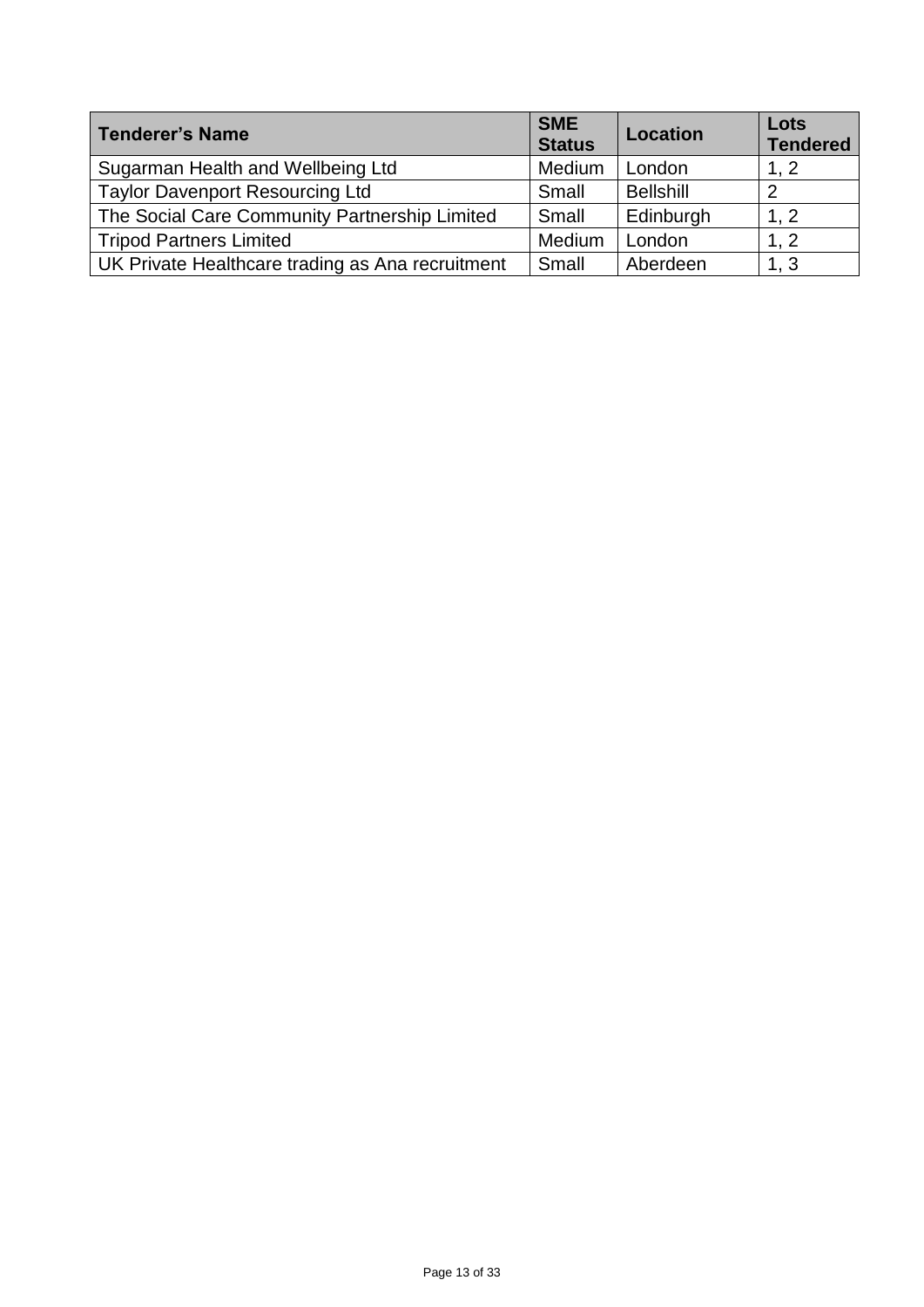# **Appendix 3 - Scoring and Recommendations**

## **Lot 1 Care Roles**

| Lot 1 Region 1 - Highland                                        |              |
|------------------------------------------------------------------|--------------|
| <b>SUPPLIER NAME</b>                                             | <b>TOTAL</b> |
| ASA International Ltd, trading as ASA Recruitment***1            | 88.35        |
| Service Care Solutions Ltd***                                    | 79.71        |
| Randstad Public Services Limited**2                              | 75.72        |
| <b>Tripod Partners Limited*</b>                                  | 64.36        |
| Reed Specialist Recruitment t/a Reed Community Care <sup>*</sup> | 51.17        |
| Asphalia Holdings Limited t/a Care Field                         | 49.16        |
| ID Medical Group Limited                                         | 44.66        |
| Seven Resourcing Ltd                                             | 40.08        |
| <b>Newcross Healthcare Solutions Limited</b>                     | 38.28        |
| G.O.L.D. Healthcare                                              | 33.85        |
| <b>Specialist Resource Solution Ltd</b>                          | 33.38        |
| Graceguard Service Ltd [T/S] Seasoned Hands Recruitment          | 32.54        |

| Lot 1 Region 2 - Moray                               |              |
|------------------------------------------------------|--------------|
| <b>SUPPLIER NAME</b>                                 | <b>TOTAL</b> |
| ASA International Ltd, trading as ASA Recruitment*** | 90.56        |
| Service Care Solutions Ltd***                        | 81.67        |
| <b>SCP Recruitment Limited*</b>                      | 65.98        |
| <b>Tripod Partners Limited*</b>                      | 65.28        |
| Reed Specialist Recruitment t/a Reed Community Care* | 52.37        |
| Asphalia Holdings Limited t/a Care Field             | 49.96        |
| <b>ID Medical Group Limited</b>                      | 46.42        |
| Seven Resourcing Ltd                                 | 41.23        |
| <b>Newcross Healthcare Solutions Limited</b>         | 38.57        |
| <b>Specialist Resource Solution Ltd</b>              | 35.52        |
| G.O.L.D. Healthcare                                  | 35.44        |

| Lot 1 Region 3 - The Islands                         |              |
|------------------------------------------------------|--------------|
| <b>SUPPLIER NAME</b>                                 | <b>TOTAL</b> |
| Service Care Solutions Ltd***                        | 80.81        |
| Randstad Public Services Limited***                  | 77.29        |
| <b>Tripod Partners Limited*</b>                      | 64.86        |
| Reed Specialist Recruitment t/a Reed Community Care* | 52.10        |
| Asphalia Holdings Limited t/a Care Field             | 49.70        |
| <b>ID Medical Group Limited</b>                      | 46.30        |
| G.O.L.D. Healthcare                                  | 41.20        |

| Lot 1 Region 4 - Western Isles             |              |
|--------------------------------------------|--------------|
| <b>SUPPLIER NAME</b>                       | <b>TOTAL</b> |
| Service Care Solutions Ltd***              | 80.81        |
| <b>Randstad Public Services Limited***</b> | 77.29        |

 1 \*\* denotes recommended suppliers receiving FULL award 2 \* denotes recommended suppliers receiving partial award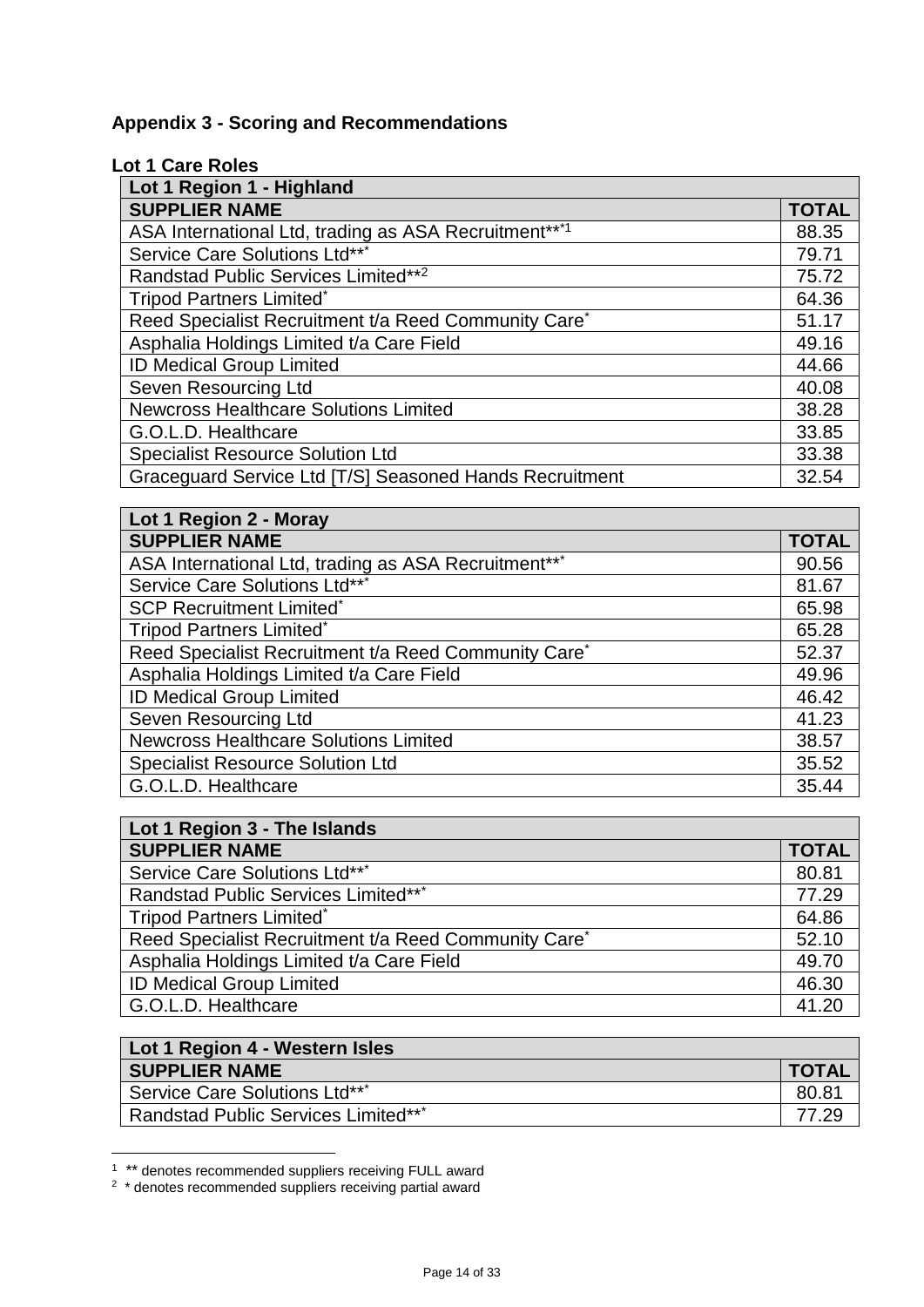| Tripod Partners Limited*                                         | 64.86 |
|------------------------------------------------------------------|-------|
| Reed Specialist Recruitment t/a Reed Community Care <sup>*</sup> | 52.10 |
| Asphalia Holdings Limited t/a Care Field                         | 49.70 |
| <b>ID Medical Group Limited</b>                                  | 46.30 |
| G.O.L.D. Healthcare                                              | 41.20 |
| Seven Resourcing Ltd                                             | 38.93 |

| Lot 1 Region 5 - Argyll & Bute                      |              |
|-----------------------------------------------------|--------------|
| <b>SUPPLIER NAME</b>                                | <b>TOTAL</b> |
| <b>Brightwork Limited**</b>                         | 85.45        |
| Service Care Solutions Ltd**                        | 74.56        |
| Randstad Public Services Limited**                  | 71.58        |
| Black and Black Recruitment Limited*                | 68.61        |
| <b>Tripod Partners Limited*</b>                     | 60.51        |
| Reed Specialist Recruitment t/a Reed Community Care | 48.91        |
| Asphalia Holdings Limited t/a Care Field            | 46.74        |
| <b>ID Medical Group Limited</b>                     | 43.14        |
| <b>Seven Resourcing Ltd</b>                         | 38.36        |
| <b>Newcross Healthcare Solutions Limited</b>        | 37.41        |

| Lot 1 Region 6 - South West                         |              |
|-----------------------------------------------------|--------------|
| <b>SUPPLIER NAME</b>                                | <b>TOTAL</b> |
| <b>Brightwork Limited**</b>                         | 85.45        |
| ASA International Ltd, trading as ASA Recruitment** | 82.79        |
| Service Care Solutions Ltd**                        | 74.46        |
| Randstad Public Services Limited**                  | 71.41        |
| Black and Black Recruitment Limited*                | 67.86        |
| Jobs and Co Ltd <sup>*</sup>                        | 62.53        |
| <b>Tripod Partners Limited*</b>                     | 60.01        |
| Ailsa Care Services Ltd**                           | 52.79        |
| Sugarman Health and Wellbeing Ltd*                  | 52.39        |
| Reed Specialist Recruitment t/a Reed Community Care | 48.71        |
| Ailsa Response Ltd                                  | 47.00        |
| Asphalia Holdings Limited t/a Care Field            | 46.49        |
| <b>Search Consultancy Ltd</b>                       | 45.99        |
| ID Medical Group Limited                            | 42.79        |
| Seven Resourcing Ltd                                | 38.11        |
| Rainbow Services (UK) Limited                       | 37.41        |
| <b>Newcross Healthcare Solutions Limited</b>        | 37.41        |
| ProHealth Ltd - Non-Compliant                       |              |

| Lot 1 Region 7 - Glasgow                            |              |
|-----------------------------------------------------|--------------|
| <b>SUPPLIER NAME</b>                                | <b>TOTAL</b> |
| <b>Brightwork Limited**</b>                         | 85.15        |
| ASA International Ltd, trading as ASA Recruitment** | 81.87        |
| Service Care Solutions Ltd**                        | 73.88        |
| The Social Care Community Partnership Limited***    | 70.59        |
| <b>Randstad Public Services Limited**</b>           | 70.42        |
| <b>Black and Black Recruitment Limited*</b>         | 64.78        |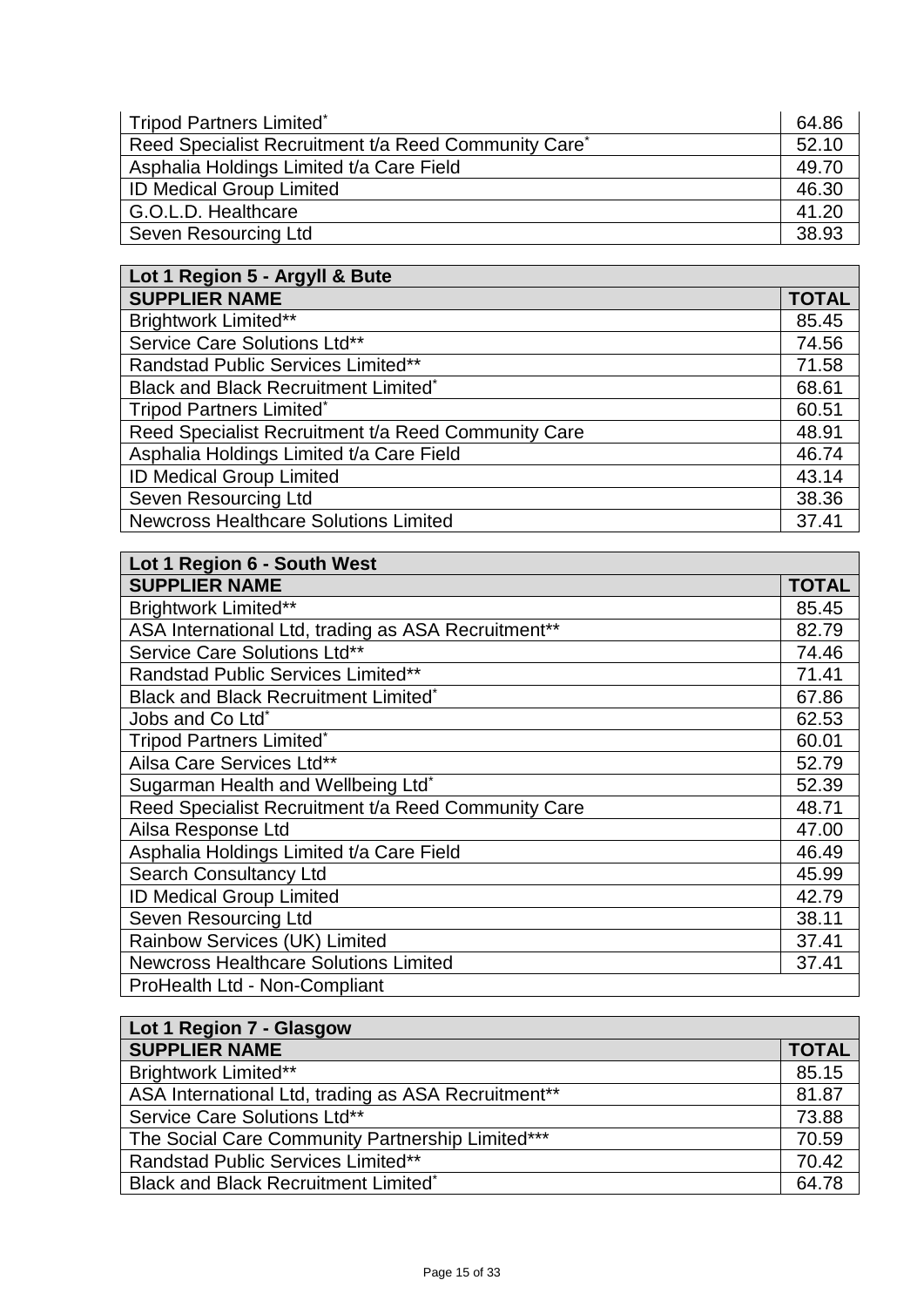| Jobs and Co Ltd <sup>*</sup>                            | 62.27 |
|---------------------------------------------------------|-------|
| <b>Tripod Partners Limited*</b>                         | 59.11 |
| Ailsa Care Services Ltd**                               | 51.06 |
| Sugarman Health and Wellbeing Ltd                       | 48.95 |
| <b>SPS Social Care Ltd</b>                              | 48.37 |
| Reed Specialist Recruitment t/a Reed Community Care     | 47.96 |
| Caledonia Healthcare Ltd                                | 47.42 |
| <b>SRS Partnership Limited</b>                          | 47.14 |
| Ailsa Response Ltd                                      | 46.55 |
| Asphalia Holdings Limited t/a Care Field                | 45.68 |
| <b>Search Consultancy Ltd</b>                           | 45.47 |
| <b>ID Medical Group Limited</b>                         | 41.33 |
| <b>Newcross Healthcare Solutions Limited</b>            | 37.37 |
| Seven Resourcing Ltd                                    | 37.22 |
| <b>HSC Futures Ltd</b>                                  | 32.95 |
| Graceguard Service Ltd [T/S] Seasoned Hands Recruitment | 29.74 |
| JPS1 t/a 247 Professional Health                        | 16.03 |
| ProHealth Ltd - Non- Compliant                          |       |

| Lot 1 Region 8 - Lanarkshire                        |              |
|-----------------------------------------------------|--------------|
| <b>SUPPLIER NAME</b>                                | <b>TOTAL</b> |
| Brightwork Limited**                                | 85.15        |
| ASA International Ltd, trading as ASA Recruitment** | 81.87        |
| Service Care Solutions Ltd**                        | 73.88        |
| The Social Care Community Partnership Limited**     | 70.59        |
| <b>Randstad Public Services Limited**</b>           | 70.42        |
| <b>Black and Black Recruitment Limited*</b>         | 64.78        |
| <b>Tripod Partners Limited*</b>                     | 59.11        |
| Ailsa Care Services Ltd**                           | 51.06        |
| Sugarman Health and Wellbeing Ltd                   | 48.95        |
| <b>SPS Social Care Ltd</b>                          | 48.37        |
| Reed Specialist Recruitment t/a Reed Community Care | 47.96        |
| Caledonia Healthcare Ltd                            | 47.42        |
| <b>SRS Partnership Limited</b>                      | 47.14        |
| Ailsa Response Ltd                                  | 46.55        |
| Asphalia Holdings Limited t/a Care Field            | 45.68        |
| <b>Search Consultancy Ltd</b>                       | 45.47        |
| <b>ID Medical Group Limited</b>                     | 41.33        |
| <b>Newcross Healthcare Solutions Limited</b>        | 37.37        |
| Seven Resourcing Ltd                                | 37.22        |
| <b>HSC Futures Ltd</b>                              | 32.95        |
| ProHealth Ltd - Non-Compliant                       |              |

| Lot 1 Region 9 - Renfrewshire and Inverclyde        |              |
|-----------------------------------------------------|--------------|
| <b>SUPPLIER NAME</b>                                | <b>TOTAL</b> |
| <b>Brightwork Limited**</b>                         | 81.35        |
| ASA International Ltd, trading as ASA Recruitment** | 78.57        |
| Service Care Solutions Ltd**                        | 70.57        |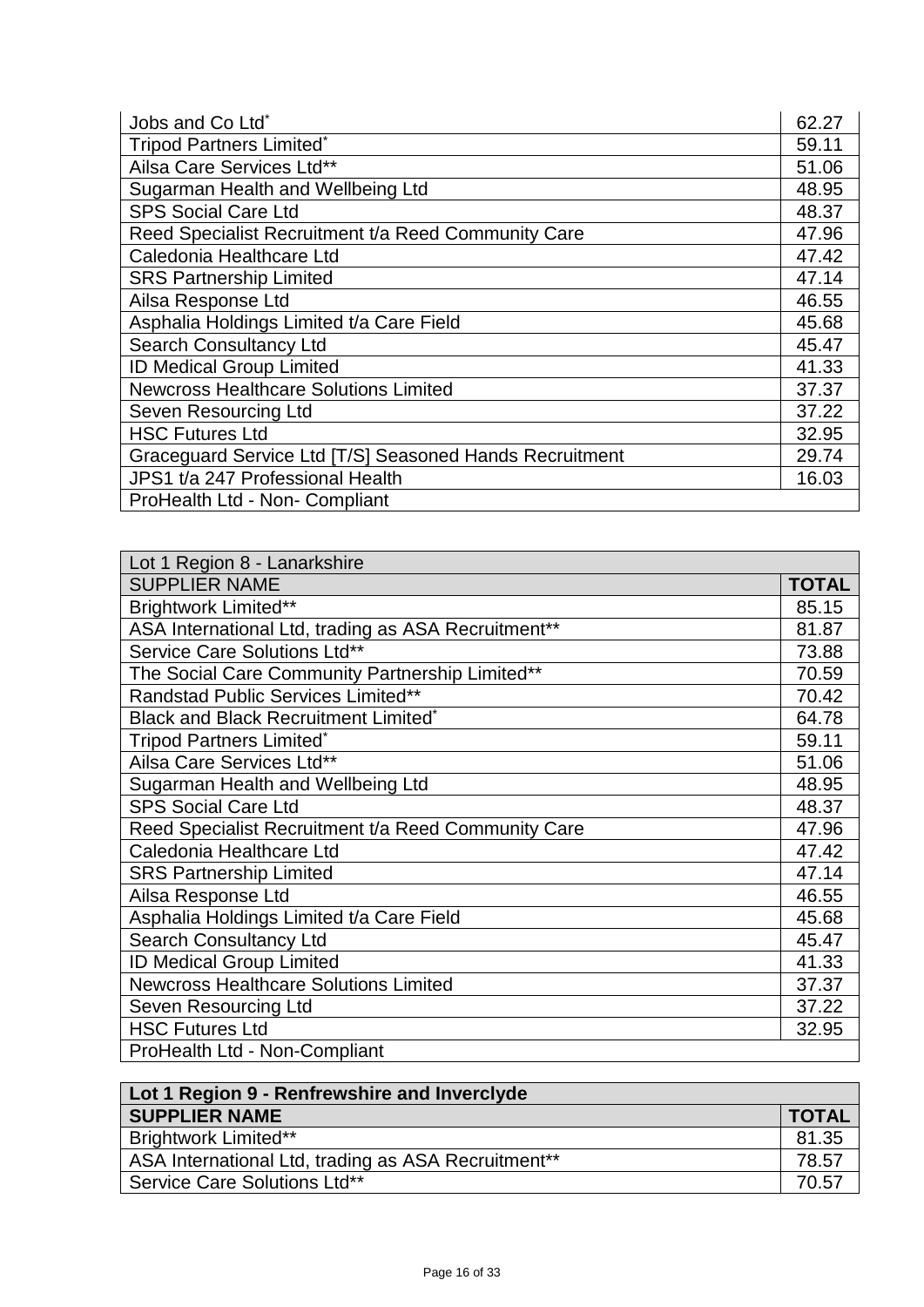| The Social Care Community Partnership Limited**     | 68.77 |
|-----------------------------------------------------|-------|
| <b>Randstad Public Services Limited**</b>           | 67.88 |
| Black and Black Recruitment Limited*                | 62.78 |
| Jobs and Co Ltd <sup>*</sup>                        | 59.72 |
| <b>Tripod Partners Limited*</b>                     | 57.21 |
| Ailsa Care Services Ltd**                           | 50.11 |
| Sugarman Health and Wellbeing Ltd                   | 47.23 |
| <b>SPS Social Care Ltd</b>                          | 46.81 |
| Reed Specialist Recruitment t/a Reed Community Care | 46.72 |
| Caledonia Healthcare Ltd                            | 46.57 |
| <b>SRS Partnership Limited</b>                      | 46.18 |
| Ailsa Response Ltd                                  | 45.60 |
| Asphalia Holdings Limited t/a Care Field            | 44.61 |
| <b>Search Consultancy Ltd</b>                       | 43.98 |
| <b>ID Medical Group Limited</b>                     | 40.78 |
| <b>Newcross Healthcare Solutions Limited</b>        | 36.78 |
| Seven Resourcing Ltd                                | 36.40 |
| <b>HSC Futures Ltd</b>                              | 32.47 |
| ProHealth Ltd - Non-Compliant                       |       |

| Lot 1 Region 10 - West Dunbartonshire               |       |
|-----------------------------------------------------|-------|
| <b>SUPPLIER NAME</b>                                | TOTAL |
| Brightwork Limited**                                | 85.15 |
| ASA International Ltd, trading as ASA Recruitment** | 81.87 |
| Service Care Solutions Ltd**                        | 73.88 |
| The Social Care Community Partnership Limited**     | 70.59 |
| <b>Randstad Public Services Limited**</b>           | 70.42 |
| Black and Black Recruitment Limited*                | 64.78 |
| Jobs and Co Ltd <sup>*</sup>                        | 62.27 |
| <b>Tripod Partners Limited*</b>                     | 59.11 |
| Sugarman Health and Wellbeing Ltd                   | 48.95 |
| <b>SPS Social Care Ltd</b>                          | 48.37 |
| Reed Specialist Recruitment t/a Reed Community Care | 47.96 |
| Caledonia Healthcare Ltd                            | 47.42 |
| <b>SRS Partnership Limited</b>                      | 47.14 |
| Ailsa Response Ltd                                  | 46.55 |
| Asphalia Holdings Limited t/a Care Field            | 45.68 |
| <b>Search Consultancy Ltd</b>                       | 45.47 |
| <b>ID Medical Group Limited</b>                     | 41.33 |
| <b>Newcross Healthcare Solutions Limited</b>        | 37.37 |
| Seven Resourcing Ltd                                | 37.22 |
| <b>HSC Futures Ltd</b>                              | 32.95 |
| JPS1 t/a 247 Professional Health                    | 16.03 |
| ProHealth Ltd - Non-Compliant                       |       |

| Lot 1 Region 11 - Aberdeen City |              |
|---------------------------------|--------------|
| <b>SUPPLIER NAME</b>            | <b>TOTAL</b> |
| <b>Brightwork Limited**</b>     | 85.25        |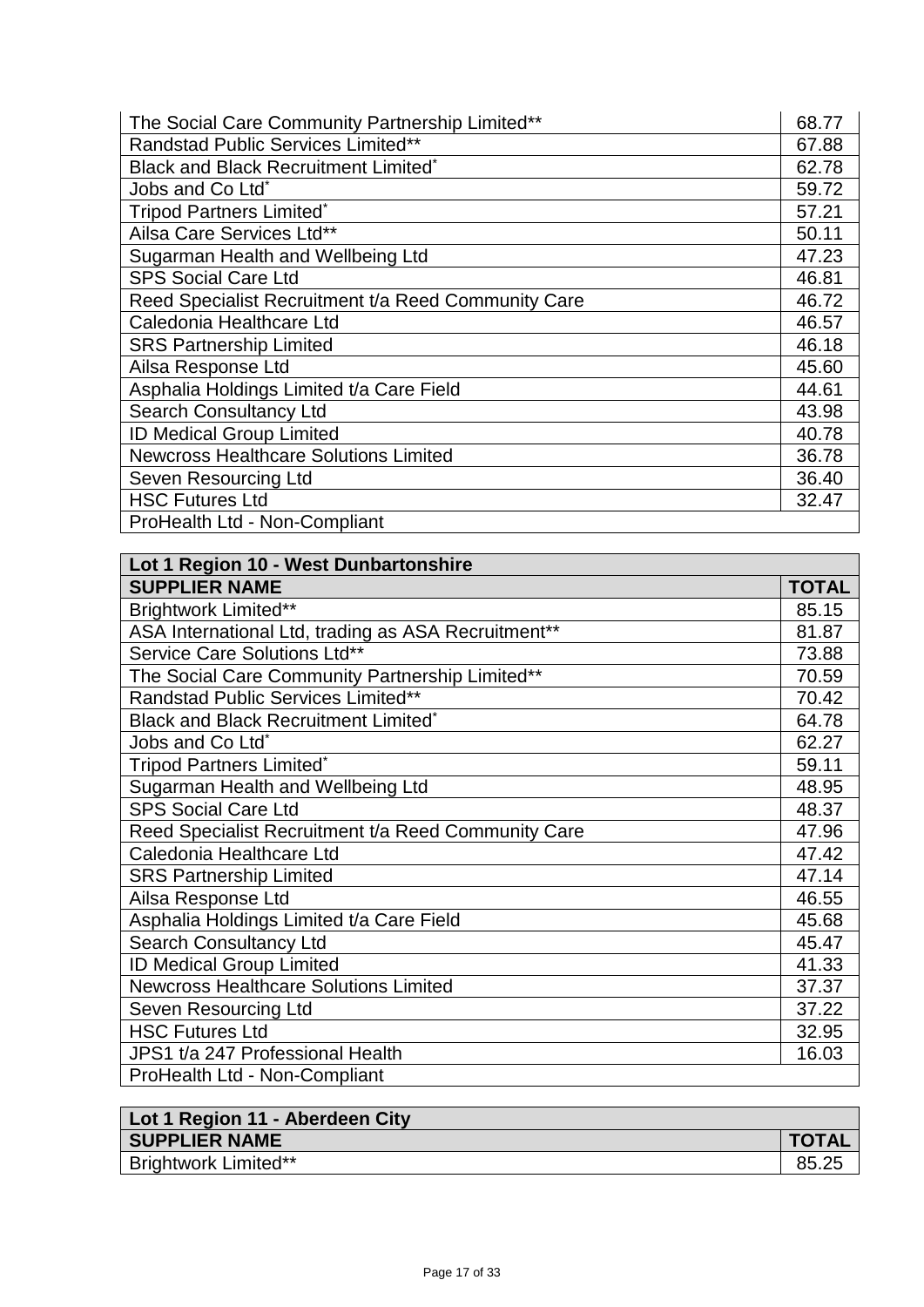| ASA International Ltd, trading as ASA Recruitment**         | 81.96 |
|-------------------------------------------------------------|-------|
| Service Care Solutions Ltd**                                | 73.97 |
| Randstad Public Services Limited**                          | 70.48 |
| The Social Care Community Partnership Limited**             | 65.59 |
| <b>SCP Recruitment Limited*</b>                             | 59.78 |
| <b>Tripod Partners Limited*</b>                             | 59.16 |
| Reed Specialist Recruitment t/a Reed Community Care         | 47.99 |
| <b>SRS Partnership Limited</b>                              | 47.17 |
| UK Private Healthcare Ltd t/a Ana Recruitment Professionals | 46.29 |
| Asphalia Holdings Limited t/a Care Field                    | 45.70 |
| <b>Search Consultancy Ltd</b>                               | 45.51 |
| <b>Bon Accord Support Services Ltd</b>                      | 44.18 |
| <b>ID Medical Group Limited</b>                             | 41.34 |
| <b>Newcross Healthcare Solutions Limited</b>                | 37.38 |
| Seven Resourcing Ltd                                        | 37.24 |
| <b>Specialist Resource Solution Ltd</b>                     | 30.35 |
| <b>Olive Healthcare Solutions Limited</b>                   | 28.51 |
| <b>GSR Healthcare Ltd</b>                                   | 25.62 |
| JPS1 t/a 247 Professional Health                            | 16.04 |

| Lot 1 Region 12 - Aberdeenshire                             |              |
|-------------------------------------------------------------|--------------|
| <b>SUPPLIER NAME</b>                                        | <b>TOTAL</b> |
| <b>Brightwork Limited**</b>                                 | 85.25        |
| ASA International Ltd, trading as ASA Recruitment**         | 81.96        |
| Service Care Solutions Ltd**                                | 73.97        |
| Randstad Public Services Limited**                          | 70.48        |
| The Social Care Community Partnership Limited**             | 65.59        |
| <b>SCP Recruitment Limited*</b>                             | 59.78        |
| Tripod Partners Limited <sup>*</sup>                        | 59.16        |
| Reed Specialist Recruitment t/a Reed Community Care         | 47.99        |
| <b>SRS Partnership Limited</b>                              | 47.17        |
| UK Private Healthcare Ltd t/a Ana Recruitment Professionals | 46.29        |
| Asphalia Holdings Limited t/a Care Field                    | 45.70        |
| <b>Search Consultancy Ltd</b>                               | 45.51        |
| <b>Bon Accord Support Services Ltd</b>                      | 44.18        |
| <b>ID Medical Group Limited</b>                             | 41.34        |
| <b>Newcross Healthcare Solutions Limited</b>                | 37.38        |
| Seven Resourcing Ltd                                        | 37.24        |
| Oran Homecare Ltd                                           | 31.27        |
| <b>Specialist Resource Solution Ltd</b>                     | 30.73        |
| <b>Olive Healthcare Solutions Limited</b>                   | 28.51        |
| <b>GSR Healthcare Ltd</b>                                   | 25.62        |
| JPS1 t/a 247 Professional Health                            | 16.04        |
| Aberness Care Limited - Non-Compliant                       |              |

| Lot 1 Region 13 - Tayside |              |
|---------------------------|--------------|
| <b>SUPPLIER NAME</b>      | <b>TOTAL</b> |
| Brightwork Limited**      | 85.25        |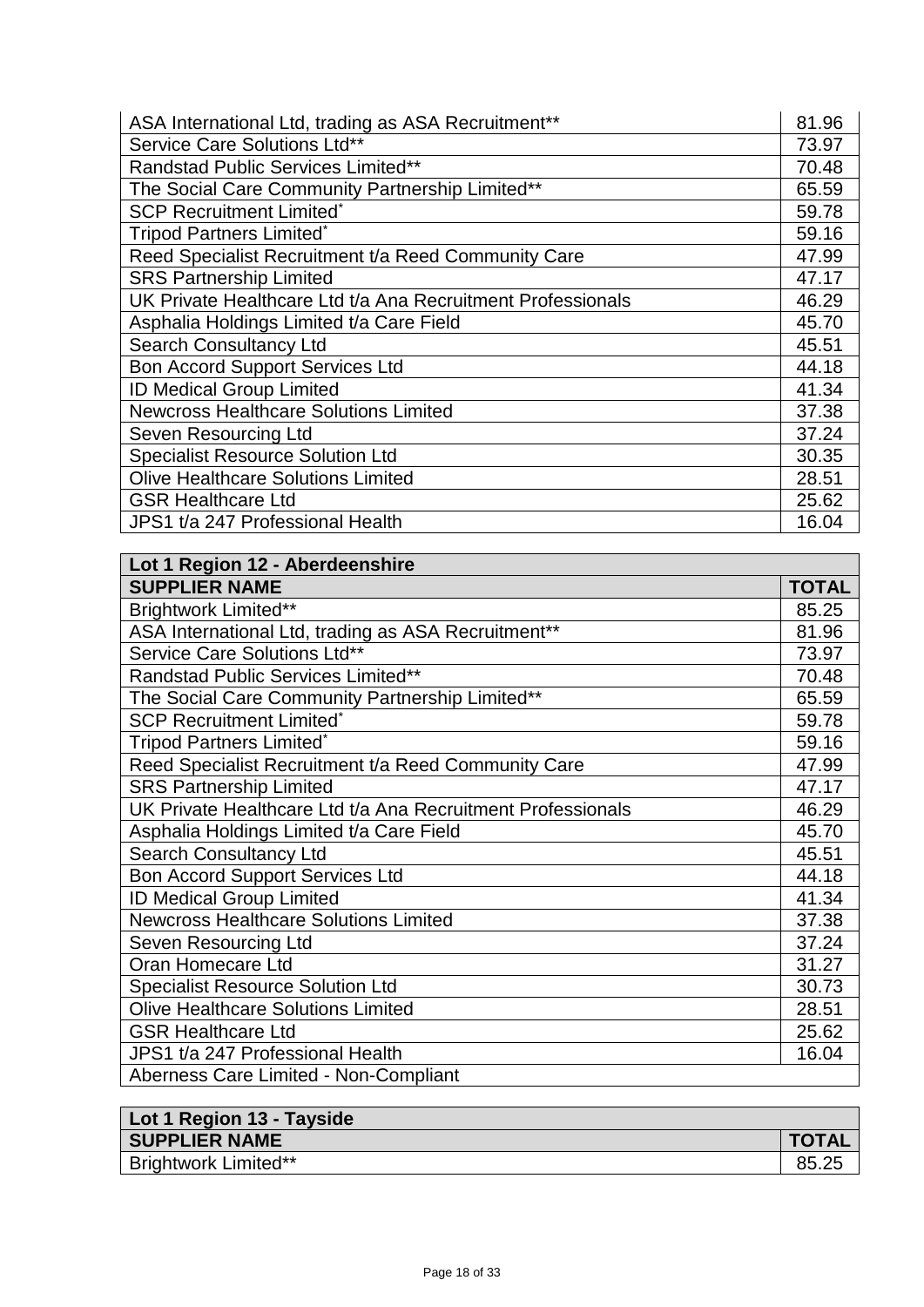| ASA International Ltd, trading as ASA Recruitment** | 81.96 |
|-----------------------------------------------------|-------|
| Service Care Solutions Ltd**                        | 73.97 |
| Randstad Public Services Limited**                  | 70.48 |
| The Social Care Community Partnership Limited**     | 67.53 |
| <b>Tripod Partners Limited*</b>                     | 59.16 |
| Sugarman Health and Wellbeing Ltd                   | 49.00 |
| Reed Specialist Recruitment t/a Reed Community Care | 47.99 |
| <b>SRS Partnership Limited</b>                      | 47.17 |
| Asphalia Holdings Limited t/a Care Field            | 45.70 |
| <b>Search Consultancy Ltd</b>                       | 45.51 |
| <b>Bon Accord Support Services Ltd</b>              | 44.18 |
| <b>ScotForce Recruitment Ltd</b>                    | 42.36 |
| <b>ID Medical Group Limited</b>                     | 41.34 |
| <b>Newcross Healthcare Solutions Limited</b>        | 37.38 |
| Seven Resourcing Ltd                                | 37.24 |
| <b>Olive Healthcare Solutions Limited</b>           | 28.56 |
| <b>GSR Healthcare Ltd</b>                           | 25.62 |
| JPS1 t/a 247 Professional Health                    | 16.04 |
| ProHealth Ltd - Non-Compliant                       |       |

| Lot 1 Region 14 - Edinburgh                             |              |
|---------------------------------------------------------|--------------|
| <b>SUPPLIER NAME</b>                                    | <b>TOTAL</b> |
| <b>Brightwork Limited**</b>                             | 81.35        |
| ASA International Ltd, trading as ASA Recruitment**     | 78.57        |
| Service Care Solutions Ltd**                            | 70.57        |
| The Social Care Community Partnership Limited**         | 68.77        |
| Randstad Public Services Limited**                      | 67.88        |
| <b>Tripod Partners Limited*</b>                         | 57.21        |
| Ailsa Care Services Ltd**                               | 50.11        |
| Sugarman Health and Wellbeing Ltd                       | 47.23        |
| <b>SPS Social Care Ltd</b>                              | 46.81        |
| Reed Specialist Recruitment t/a Reed Community Care     | 46.72        |
| <b>SRS Partnership Limited</b>                          | 46.18        |
| Asphalia Holdings Limited t/a Care Field                | 44.61        |
| <b>Search Consultancy Ltd</b>                           | 43.98        |
| <b>Almond Blossom Care</b>                              | 42.07        |
| <b>ScotForce Recruitment Ltd</b>                        | 41.45        |
| <b>ID Medical Group Limited</b>                         | 40.78        |
| <b>Newcross Healthcare Solutions Limited</b>            | 36.78        |
| Seven Resourcing Ltd                                    | 36.40        |
| Graceguard Service Ltd [T/S] Seasoned Hands Recruitment | 29.11        |
| <b>GSR Healthcare Ltd</b>                               | 25.41        |
| ProHealth Ltd - Non-Compliant                           |              |

| Lot 1 Region 15 - Central                           |              |
|-----------------------------------------------------|--------------|
| <b>SUPPLIER NAME</b>                                | <b>TOTAL</b> |
| <b>Brightwork Limited**</b>                         | 81.35        |
| ASA International Ltd, trading as ASA Recruitment** | 78.57        |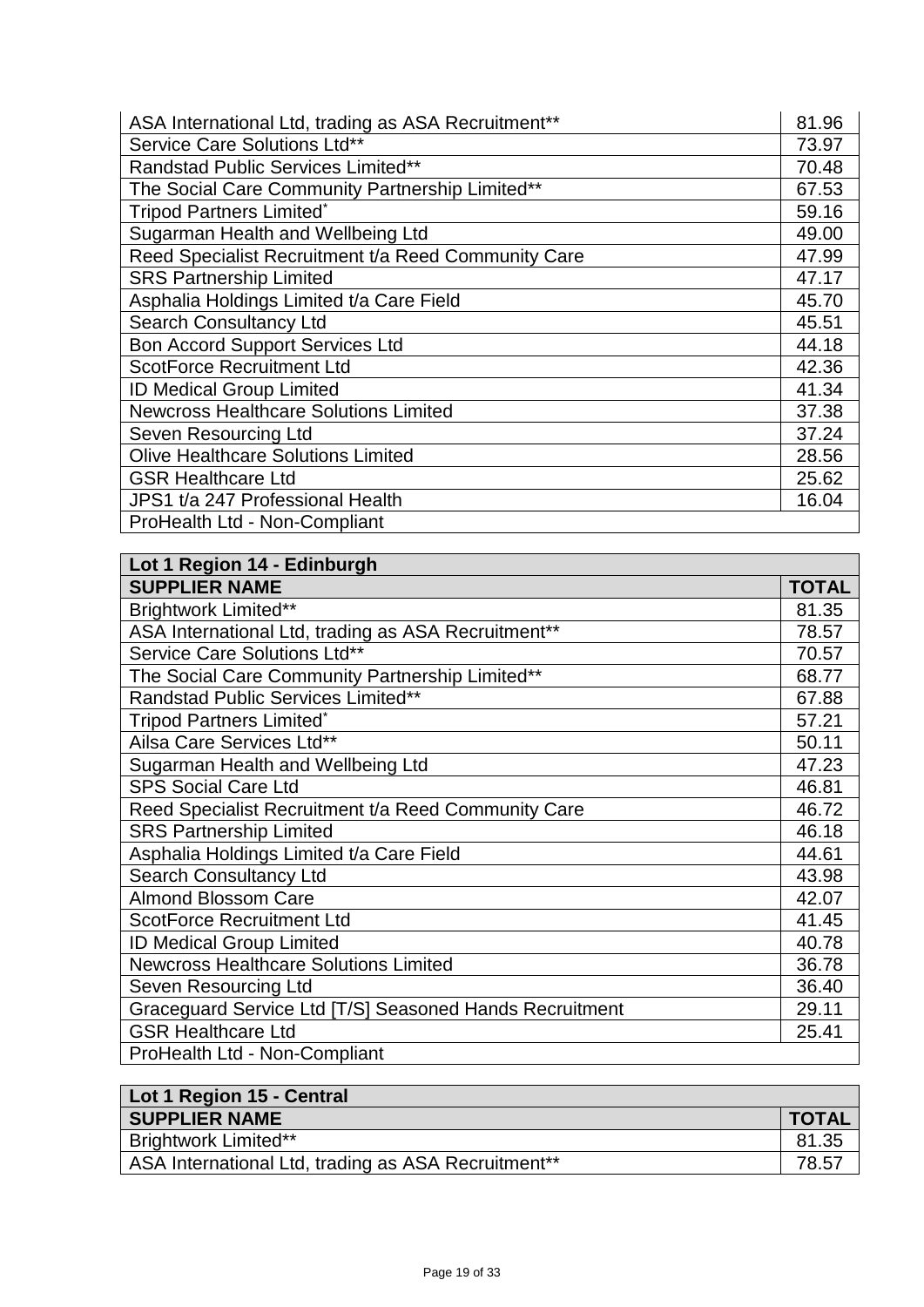| Service Care Solutions Ltd**                            | 70.57 |
|---------------------------------------------------------|-------|
| The Social Care Community Partnership Limited**         | 68.77 |
| <b>Randstad Public Services Limited**</b>               | 67.88 |
| Black and Black Recruitment Limited*                    | 62.78 |
| Tripod Partners Limited*                                | 57.21 |
| Ailsa Care Services Ltd**                               | 50.11 |
| Sugarman Health and Wellbeing Ltd                       | 47.23 |
| <b>SPS Social Care Ltd</b>                              | 46.81 |
| Reed Specialist Recruitment t/a Reed Community Care     | 46.72 |
| <b>SRS Partnership Limited</b>                          | 46.18 |
| Ailsa Response Ltd                                      | 45.60 |
| Asphalia Holdings Limited t/a Care Field                | 44.61 |
| <b>Search Consultancy Ltd</b>                           | 43.98 |
| <b>ScotForce Recruitment Ltd</b>                        | 41.45 |
| <b>ID Medical Group Limited</b>                         | 40.78 |
| <b>Newcross Healthcare Solutions Limited</b>            | 36.78 |
| Seven Resourcing Ltd                                    | 36.40 |
| Graceguard Service Ltd [T/S] Seasoned Hands Recruitment | 29.11 |
| <b>Potters Health Care Limited</b>                      | 28.91 |
| <b>GSR Healthcare Ltd</b>                               | 25.41 |
| JPS1 t/a 247 Professional Health                        | 15.75 |
| ProHealth Ltd - Non-Compliant                           |       |

| Lot 1 Region 16 - Lothian & Borders                     |              |
|---------------------------------------------------------|--------------|
| <b>SUPPLIER NAME</b>                                    | <b>TOTAL</b> |
| <b>Brightwork Limited**</b>                             | 80.15        |
| ASA International Ltd, trading as ASA Recruitment**     | 77.37        |
| Service Care Solutions Ltd**                            | 69.34        |
| The Social Care Community Partnership Limited**         | 67.57        |
| Randstad Public Services Limited**                      | 66.38        |
| <b>Tripod Partners Limited*</b>                         | 56.41        |
| Sugarman Health and Wellbeing Ltd                       | 46.76        |
| <b>SPS Social Care Ltd</b>                              | 46.36        |
| Reed Specialist Recruitment t/a Reed Community Care     | 45.92        |
| <b>SRS Partnership Limited</b>                          | 45.73        |
| <b>Search Consultancy Ltd</b>                           | 43.50        |
| Asphalia Holdings Limited t/a Care Field                | 43.11        |
| <b>ID Medical Group Limited</b>                         | 40.30        |
| <b>Newcross Healthcare Solutions Limited</b>            | 36.60        |
| Seven Resourcing Ltd                                    | 35.80        |
| Graceguard Service Ltd [T/S] Seasoned Hands Recruitment | 33.77        |
| <b>GSR Healthcare Ltd</b>                               | 25.23        |
| ProHealth Ltd - Non-Compliant                           |              |

| Lot 1 Region 17 - Fife                              |                |
|-----------------------------------------------------|----------------|
| <b>SUPPLIER NAME</b>                                | <b>I TOTAL</b> |
| <b>Brightwork Limited**</b>                         | 85.15          |
| ASA International Ltd, trading as ASA Recruitment** | 81.87          |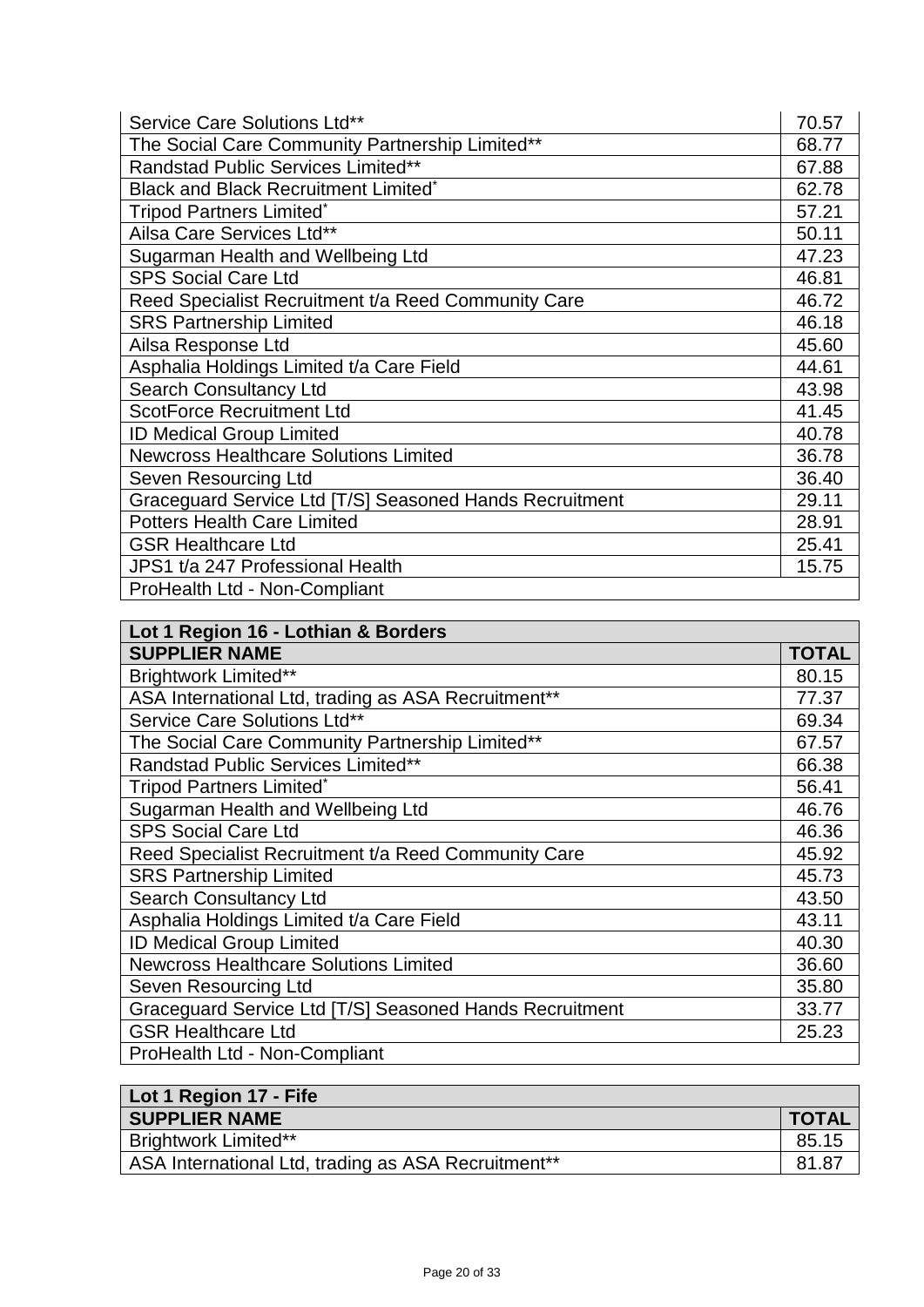| Service Care Solutions Ltd**                        | 73.88 |
|-----------------------------------------------------|-------|
| The Social Care Community Partnership Limited**     | 70.59 |
| <b>Randstad Public Services Limited**</b>           | 70.42 |
| <b>Tripod Partners Limited*</b>                     | 59.11 |
| Ailsa Care Services Ltd**                           | 51.06 |
| <b>SPS Social Care Ltd</b>                          | 48.37 |
| Reed Specialist Recruitment t/a Reed Community Care | 47.96 |
| <b>SRS Partnership Limited</b>                      | 47.14 |
| Asphalia Holdings Limited t/a Care Field            | 45.68 |
| <b>Search Consultancy Ltd</b>                       | 45.47 |
| <b>ScotForce Recruitment Ltd</b>                    | 42.34 |
| <b>ID Medical Group Limited</b>                     | 41.33 |
| Seven Resourcing Ltd                                | 38.89 |
| <b>Newcross Healthcare Solutions Limited</b>        | 37.37 |
| <b>GSR Healthcare Ltd</b>                           | 25.61 |
| ProHealth Ltd - Non-Compliant                       |       |

# **Lot 1 – Non-Compliant (Region not identified)**

Aberness Care

## **Lot 2 Professional Roles**

| Lot 2 Region 1 - Highland                           |              |
|-----------------------------------------------------|--------------|
| <b>SUPPLIER NAME</b>                                | <b>TOTAL</b> |
| ASA International Ltd, trading as ASA Recruitment** | 86.23        |
| Service Care Solutions Ltd**                        | 79.08        |
| <b>Randstad Public Services Limited**</b>           | 77.08        |
| The Social Care Community Partnership Limited**     | 75.64        |
| <b>Tripod Partners Limited*</b>                     | 64.60        |
| Search Consultancy Ltd*                             | 63.88        |
| Sanctuary Personnel Ltd*                            | 61.85        |
| <b>4Recruitment Services Ltd</b>                    | 58.06        |
| <b>HCL Social Care Ltd</b>                          | 55.55        |
| Reed Specialist Recruitment t/a Reed Community Care | 54.23        |
| Asphalia Holdings Limited t/a Care Field            | 51.21        |
| Seven Resourcing Ltd                                | 45.54        |
| <b>ID Medical Group Limited</b>                     | 45.16        |
| <b>Recruitment Team Nine Limited</b>                | 44.32        |
| <b>Maxxima Limited</b>                              | 41.89        |
| <b>Taylor Davenport Resourcing Ltd</b>              | 37.78        |

| Lot 2 Region 2 - Moray                              |              |
|-----------------------------------------------------|--------------|
| <b>SUPPLIER NAME</b>                                | <b>TOTAL</b> |
| ASA International Ltd, trading as ASA Recruitment** | 86.23        |
| Service Care Solutions Ltd**                        | 79.08        |
| <b>Randstad Public Services Limited**</b>           | 77.08        |
| The Social Care Community Partnership Limited**     | 75.64        |
| <b>Tripod Partners Limited*</b>                     | 64.60        |
| Search Consultancy Ltd*                             | 63.88        |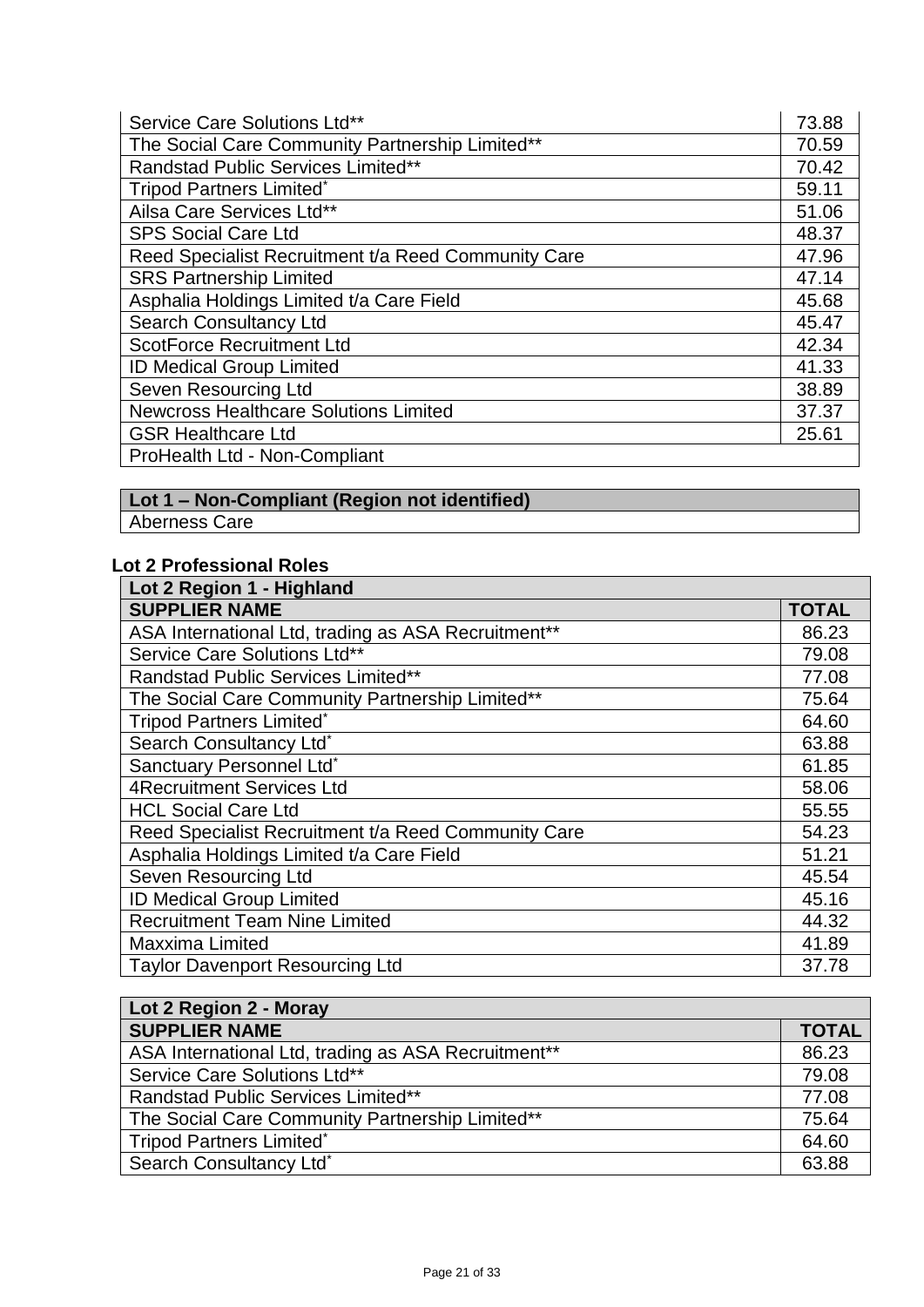| Sanctuary Personnel Ltd*                            | 61.85 |
|-----------------------------------------------------|-------|
| <b>4Recruitment Services Ltd</b>                    | 58.06 |
| <b>HCL Social Care Ltd</b>                          | 55.55 |
| Reed Specialist Recruitment t/a Reed Community Care | 54.23 |
| Asphalia Holdings Limited t/a Care Field            | 51.21 |
| Seven Resourcing Ltd                                | 45.54 |
| <b>ID Medical Group Limited</b>                     | 45.16 |
| <b>Recruitment Team Nine Limited</b>                | 44.32 |
| Maxxima Limited                                     | 41.89 |
| <b>Taylor Davenport Resourcing Ltd</b>              | 37.78 |

| Lot 2 Region 3 - The Islands                        |              |
|-----------------------------------------------------|--------------|
| <b>SUPPLIER NAME</b>                                | <b>TOTAL</b> |
| Service Care Solutions Ltd**                        | 79.08        |
| Randstad Public Services Limited**                  | 77.08        |
| The Social Care Community Partnership Limited**     | 75.64        |
| <b>Tripod Partners Limited*</b>                     | 64.60        |
| Search Consultancy Ltd*                             | 63.88        |
| Sanctuary Personnel Ltd*                            | 61.85        |
| <b>4Recruitment Services Ltd</b>                    | 58.06        |
| <b>HCL Social Care Ltd</b>                          | 55.55        |
| Reed Specialist Recruitment t/a Reed Community Care | 54.23        |
| Asphalia Holdings Limited t/a Care Field            | 51.21        |
| <b>ID Medical Group Limited</b>                     | 45.16        |
| <b>Recruitment Team Nine Limited</b>                | 44.32        |
| Maxxima Limited                                     | 41.89        |
| <b>Taylor Davenport Resourcing Ltd</b>              | 37.78        |

| Lot 2 Region 4 - Western Isles                      |              |
|-----------------------------------------------------|--------------|
| <b>SUPPLIER NAME</b>                                | <b>TOTAL</b> |
| Service Care Solutions Ltd**                        | 78.96        |
| The Social Care Community Partnership Limited**     | 77.07        |
| Randstad Public Services Limited**                  | 74.44        |
| <b>Tripod Partners Limited*</b>                     | 63.88        |
| Search Consultancy Ltd*                             | 63.40        |
| Sanctuary Personnel Ltd*                            | 61.85        |
| <b>4Recruitment Services Ltd</b>                    | 58.06        |
| <b>HCL Social Care Ltd</b>                          | 55.43        |
| Reed Specialist Recruitment t/a Reed Community Care | 53.87        |
| Asphalia Holdings Limited t/a Care Field            | 51.21        |
| Seven Resourcing Ltd                                | 45.24        |
| <b>ID Medical Group Limited</b>                     | 44.92        |
| <b>Recruitment Team Nine Limited</b>                | 44.20        |
| Maxxima Limited                                     | 41.53        |
| <b>Taylor Davenport Resourcing Ltd</b>              | 37.78        |

| Lot 2 Region 5 - Argyll & Bute |              |
|--------------------------------|--------------|
| <b>SUPPLIER NAME</b>           | <b>TOTAL</b> |
| <b>Brightwork Limited**</b>    | 85.50        |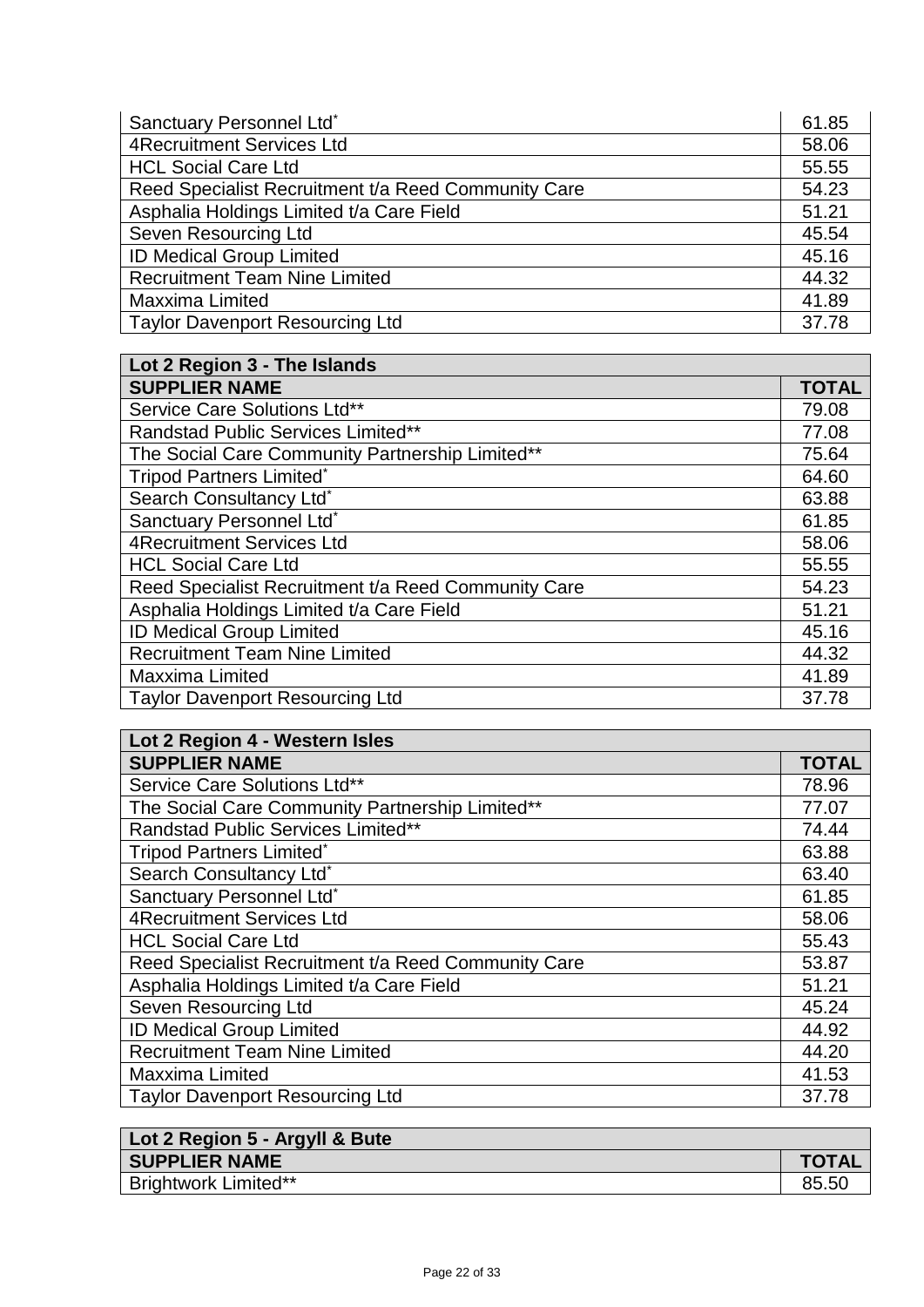| Service Care Solutions Ltd**                        | 69.23 |
|-----------------------------------------------------|-------|
| The Social Care Community Partnership Limited**     | 68.86 |
| Randstad Public Services Limited**                  | 68.52 |
| <b>Tripod Partners Limited</b>                      | 58.43 |
| <b>Search Consultancy Ltd</b>                       | 56.00 |
| <b>Sanctuary Personnel Ltd</b>                      | 55.58 |
| <b>4Recruitment Services Ltd</b>                    | 52.27 |
| <b>HCL Social Care Ltd</b>                          | 50.63 |
| Reed Specialist Recruitment t/a Reed Community Care | 49.72 |
| Asphalia Holdings Limited t/a Care Field            | 47.14 |
| <b>ID Medical Group Limited</b>                     | 42.97 |
| Seven Resourcing Ltd                                | 41.60 |
| Maxxima Limited                                     | 39.03 |
| <b>Recruitment Team Nine Limited</b>                | 38.69 |
| <b>Taylor Davenport Resourcing Ltd</b>              | 33.84 |

| Lot 2 Region 6 - South West                         |       |
|-----------------------------------------------------|-------|
| <b>SUPPLIER NAME</b>                                | TOTAL |
| <b>Brightwork Limited**</b>                         | 83.60 |
| ASA International Ltd, trading as ASA Recruitment** | 74.48 |
| Service Care Solutions Ltd**                        | 67.30 |
| The Social Care Community Partnership Limited**     | 66.97 |
| <b>Randstad Public Services Limited**</b>           | 66.62 |
| <b>Tripod Partners Limited</b>                      | 57.16 |
| <b>Caritas Recruitment Limited</b>                  | 55.94 |
| <b>Search Consultancy Ltd</b>                       | 55.05 |
| <b>Sanctuary Personnel Ltd</b>                      | 54.19 |
| <b>4Recruitment Services Ltd</b>                    | 51.00 |
| <b>HCL Social Care Ltd</b>                          | 49.36 |
| Reed Specialist Recruitment t/a Reed Community Care | 48.46 |
| Sugarman Health and Wellbeing Ltd                   | 46.01 |
| Asphalia Holdings Limited t/a Care Field            | 44.77 |
| <b>ID Medical Group Limited</b>                     | 42.21 |
| Seven Resourcing Ltd                                | 40.65 |
| <b>Maxxima Limited</b>                              | 38.07 |
| <b>Recruitment Team Nine Limited</b>                | 34.90 |
| <b>Taylor Davenport Resourcing Ltd</b>              | 32.48 |

| Lot 2 Region 7 - Glasgow                            |              |
|-----------------------------------------------------|--------------|
| <b>SUPPLIER NAME</b>                                | <b>TOTAL</b> |
| <b>Brightwork Limited**</b>                         | 83.60        |
| ASA International Ltd, trading as ASA Recruitment** | 74.48        |
| Service Care Solutions Ltd**                        | 67.30        |
| The Social Care Community Partnership Limited**     | 66.97        |
| Randstad Public Services Limited**                  | 66.62        |
| <b>Tripod Partners Limited</b>                      | 57.16        |
| <b>Caritas Recruitment Limited</b>                  | 56.24        |
| <b>Search Consultancy Ltd</b>                       | 55.05        |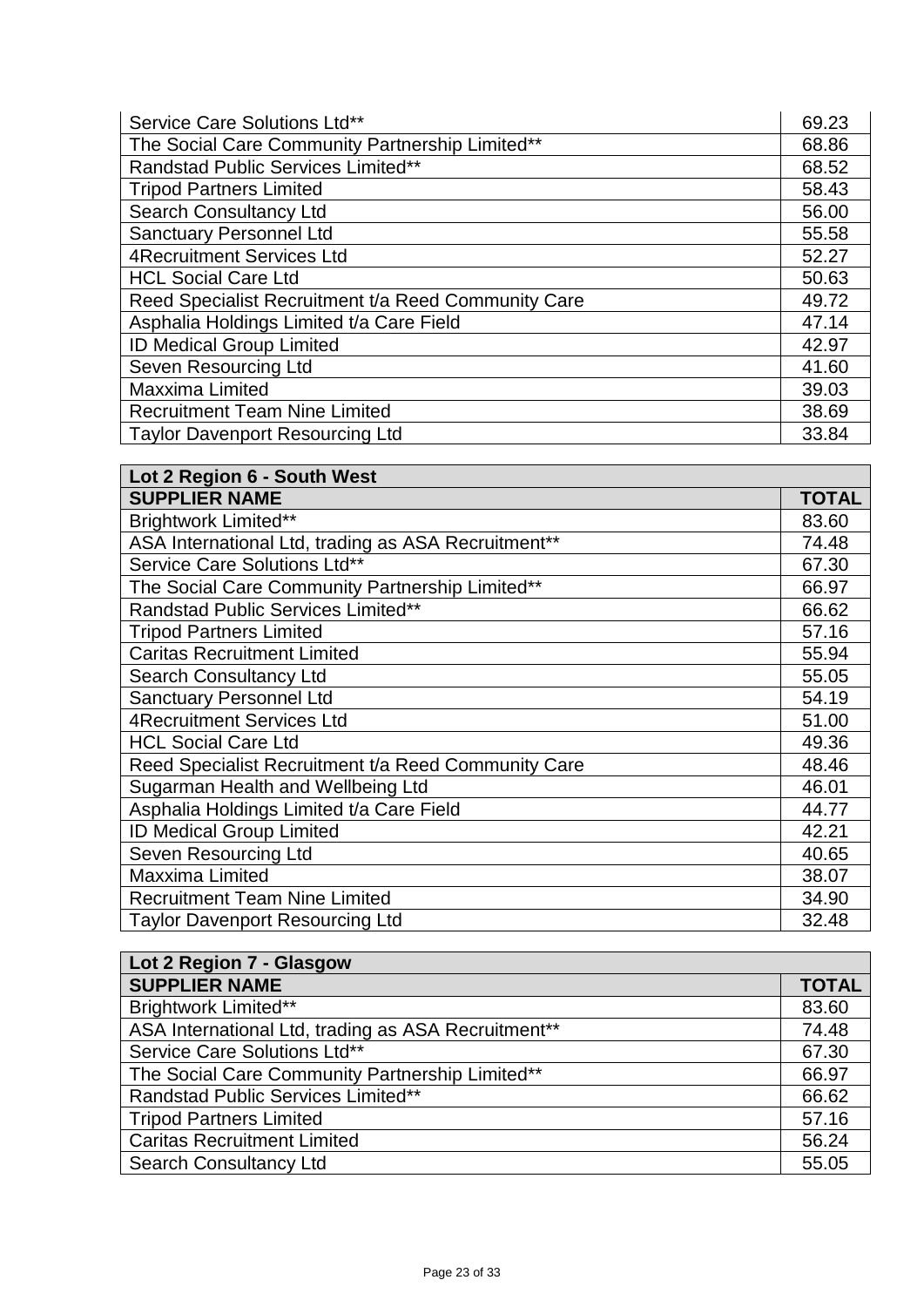| <b>Sanctuary Personnel Ltd</b>                      | 54.19 |
|-----------------------------------------------------|-------|
| 4Recruitment Services Ltd                           | 51.00 |
| <b>HCL Social Care Ltd</b>                          | 49.36 |
| Reed Specialist Recruitment t/a Reed Community Care | 48.46 |
| Sugarman Health and Wellbeing Ltd                   | 46.01 |
| Asphalia Holdings Limited t/a Care Field            | 44.77 |
| <b>ID Medical Group Limited</b>                     | 42.21 |
| Seven Resourcing Ltd                                | 40.65 |
| Maxxima Limited                                     | 38.07 |
| <b>Recruitment Team Nine Limited</b>                | 34.90 |
| <b>Taylor Davenport Resourcing Ltd</b>              | 32.51 |

| Lot 2 Region 8 - Lanarkshire                        |              |
|-----------------------------------------------------|--------------|
| <b>SUPPLIER NAME</b>                                | <b>TOTAL</b> |
| <b>Brightwork Limited**</b>                         | 83.60        |
| ASA International Ltd, trading as ASA Recruitment** | 74.48        |
| Service Care Solutions Ltd**                        | 67.30        |
| The Social Care Community Partnership Limited**     | 66.97        |
| <b>Randstad Public Services Limited**</b>           | 66.62        |
| <b>Tripod Partners Limited</b>                      | 57.16        |
| <b>Caritas Recruitment Limited</b>                  | 56.24        |
| <b>Search Consultancy Ltd</b>                       | 55.05        |
| <b>Sanctuary Personnel Ltd</b>                      | 54.19        |
| <b>4Recruitment Services Ltd</b>                    | 51.00        |
| <b>HCL Social Care Ltd</b>                          | 49.36        |
| Reed Specialist Recruitment t/a Reed Community Care | 48.46        |
| Sugarman Health and Wellbeing Ltd                   | 46.01        |
| Asphalia Holdings Limited t/a Care Field            | 44.77        |
| <b>ID Medical Group Limited</b>                     | 42.21        |
| Seven Resourcing Ltd                                | 40.65        |
| Maxxima Limited                                     | 38.07        |
| <b>Recruitment Team Nine Limited</b>                | 34.90        |
| <b>Taylor Davenport Resourcing Ltd</b>              | 32.51        |

| Lot 2 Region 9 - Renfrewshire and Inverclyde        |              |
|-----------------------------------------------------|--------------|
| <b>SUPPLIER NAME</b>                                | <b>TOTAL</b> |
| <b>Brightwork Limited**</b>                         | 83.60        |
| ASA International Ltd, trading as ASA Recruitment** | 74.48        |
| Service Care Solutions Ltd**                        | 67.30        |
| The Social Care Community Partnership Limited**     | 66.97        |
| <b>Randstad Public Services Limited**</b>           | 66.62        |
| <b>Tripod Partners Limited</b>                      | 57.16        |
| <b>Caritas Recruitment Limited</b>                  | 56.24        |
| <b>Search Consultancy Ltd</b>                       | 55.05        |
| <b>Sanctuary Personnel Ltd</b>                      | 54.19        |
| <b>4Recruitment Services Ltd</b>                    | 51.00        |
| <b>HCL Social Care Ltd</b>                          | 49.36        |
| Reed Specialist Recruitment t/a Reed Community Care | 48.46        |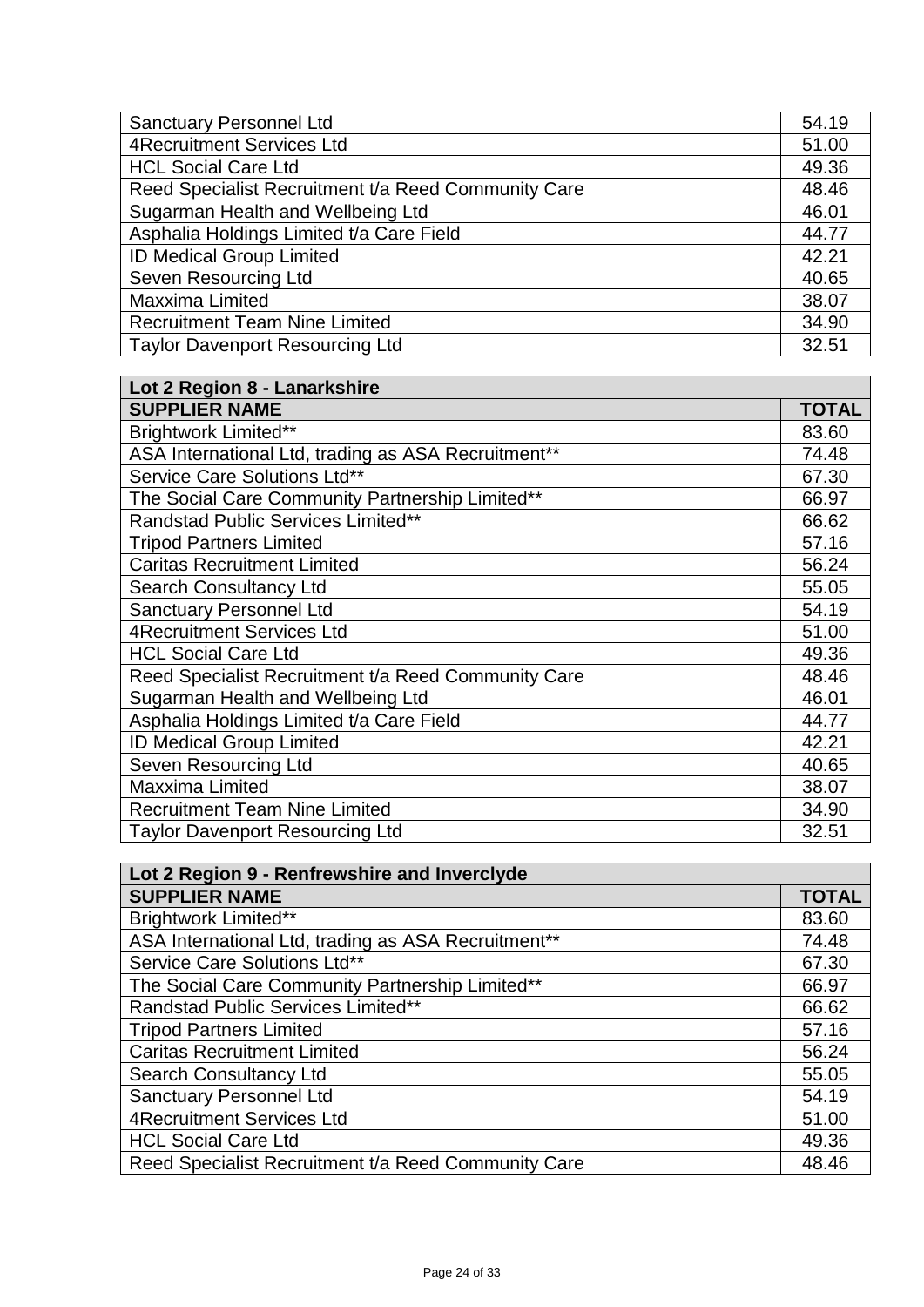| Sugarman Health and Wellbeing Ltd        | 46.01 |
|------------------------------------------|-------|
| Asphalia Holdings Limited t/a Care Field | 44.77 |
| <b>ID Medical Group Limited</b>          | 42.21 |
| Seven Resourcing Ltd                     | 40.65 |
| Maxxima Limited                          | 38.07 |
| <b>Recruitment Team Nine Limited</b>     | 34.90 |
| <b>Taylor Davenport Resourcing Ltd</b>   | 32.48 |

| Lot 2 Region 10 - West Dunbartonshire               |              |
|-----------------------------------------------------|--------------|
| <b>SUPPLIER NAME</b>                                | <b>TOTAL</b> |
| <b>Brightwork Limited**</b>                         | 83.60        |
| ASA International Ltd, trading as ASA Recruitment** | 74.48        |
| Service Care Solutions Ltd**                        | 67.30        |
| The Social Care Community Partnership Limited**     | 66.97        |
| Randstad Public Services Limited**                  | 66.62        |
| <b>Tripod Partners Limited</b>                      | 57.16        |
| <b>Caritas Recruitment Limited</b>                  | 56.24        |
| <b>Search Consultancy Ltd</b>                       | 55.05        |
| <b>Sanctuary Personnel Ltd</b>                      | 54.19        |
| <b>4Recruitment Services Ltd</b>                    | 51.00        |
| <b>HCL Social Care Ltd</b>                          | 49.36        |
| Reed Specialist Recruitment t/a Reed Community Care | 48.46        |
| Sugarman Health and Wellbeing Ltd                   | 46.01        |
| Asphalia Holdings Limited t/a Care Field            | 44.77        |
| ID Medical Group Limited                            | 42.21        |
| Seven Resourcing Ltd                                | 40.65        |
| Maxxima Limited                                     | 38.07        |
| <b>Recruitment Team Nine Limited</b>                | 34.90        |
| <b>Taylor Davenport Resourcing Ltd</b>              | 32.48        |

| Lot 2 Region 11 - Aberdeen City                     |              |
|-----------------------------------------------------|--------------|
| <b>SUPPLIER NAME</b>                                | <b>TOTAL</b> |
| <b>Brightwork Limited**</b>                         | 83.60        |
| ASA International Ltd, trading as ASA Recruitment** | 74.48        |
| Service Care Solutions Ltd**                        | 67.30        |
| The Social Care Community Partnership Limited**     | 66.97        |
| Randstad Public Services Limited**                  | 66.62        |
| <b>Tripod Partners Limited</b>                      | 57.16        |
| <b>Caritas Recruitment Limited</b>                  | 56.24        |
| <b>Search Consultancy Ltd</b>                       | 55.05        |
| <b>Sanctuary Personnel Ltd</b>                      | 54.19        |
| <b>4Recruitment Services Ltd</b>                    | 51.00        |
| <b>HCL Social Care Ltd</b>                          | 49.36        |
| Reed Specialist Recruitment t/a Reed Community Care | 48.46        |
| Sugarman Health and Wellbeing Ltd                   | 46.01        |
| Asphalia Holdings Limited t/a Care Field            | 44.77        |
| ID Medical Group Limited                            | 42.21        |
| Seven Resourcing Ltd                                | 40.65        |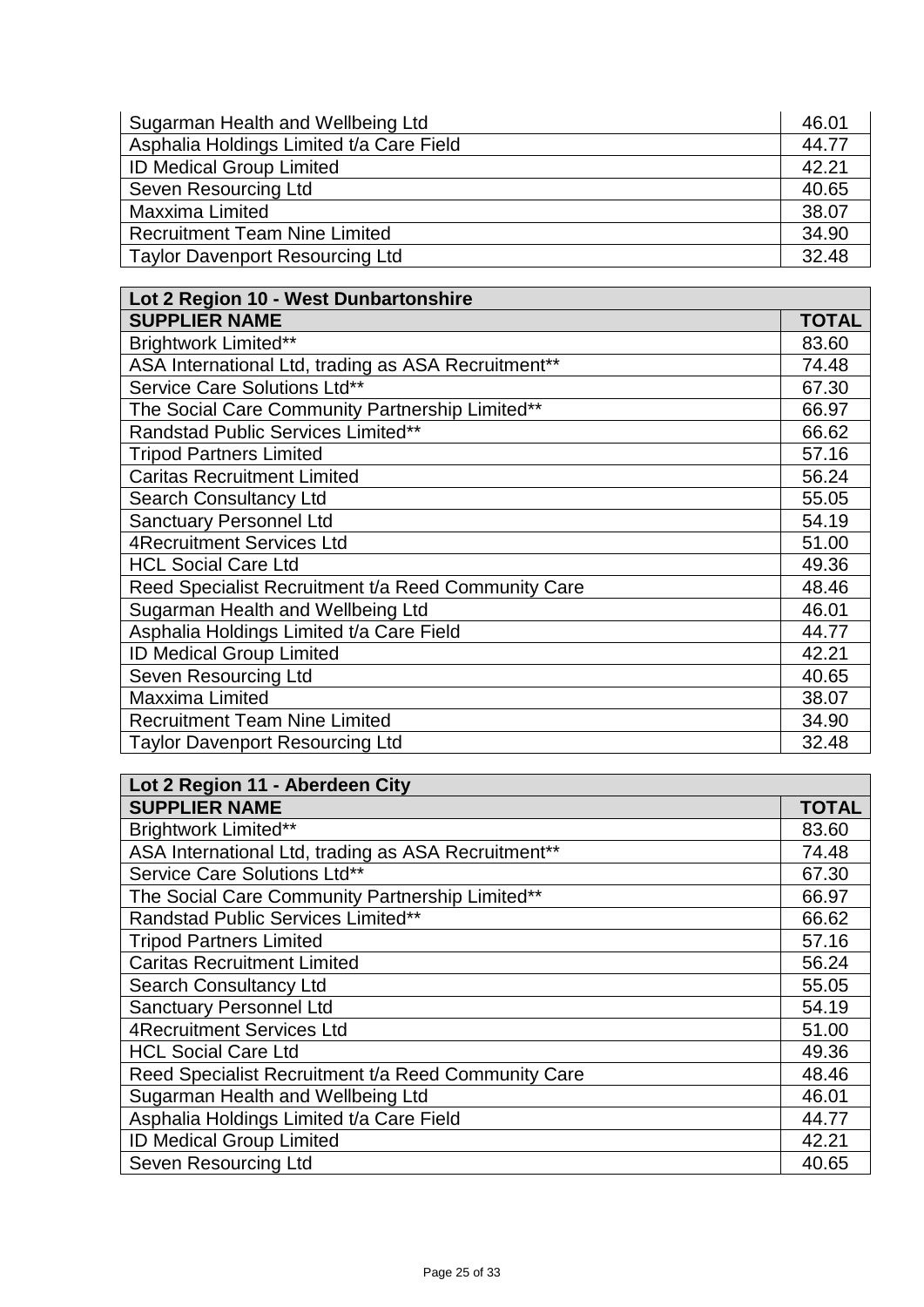| Maxxima Limited                        | 38.07 |
|----------------------------------------|-------|
| <b>Recruitment Team Nine Limited</b>   | 34.90 |
| <b>Taylor Davenport Resourcing Ltd</b> | 32.48 |

| Lot 2 Region 12 - Aberdeenshire                     |       |
|-----------------------------------------------------|-------|
| <b>SUPPLIER NAME</b>                                | TOTAL |
| <b>Brightwork Limited**</b>                         | 83.60 |
| ASA International Ltd, trading as ASA Recruitment** | 74.48 |
| Service Care Solutions Ltd**                        | 67.30 |
| The Social Care Community Partnership Limited**     | 66.97 |
| <b>Randstad Public Services Limited**</b>           | 66.62 |
| <b>Tripod Partners Limited</b>                      | 57.16 |
| <b>Caritas Recruitment Limited</b>                  | 56.24 |
| <b>Search Consultancy Ltd</b>                       | 55.05 |
| <b>Sanctuary Personnel Ltd</b>                      | 54.19 |
| <b>4Recruitment Services Ltd</b>                    | 51.00 |
| <b>HCL Social Care Ltd</b>                          | 49.36 |
| Reed Specialist Recruitment t/a Reed Community Care | 48.46 |
| Sugarman Health and Wellbeing Ltd                   | 46.01 |
| Asphalia Holdings Limited t/a Care Field            | 44.77 |
| <b>ID Medical Group Limited</b>                     | 42.21 |
| Seven Resourcing Ltd                                | 40.65 |
| Maxxima Limited                                     | 38.07 |
| <b>Recruitment Team Nine Limited</b>                | 34.90 |
| <b>Taylor Davenport Resourcing Ltd</b>              | 32.48 |

| Lot 2 Region 13 - Tayside                           |              |
|-----------------------------------------------------|--------------|
| <b>SUPPLIER NAME</b>                                | <b>TOTAL</b> |
| <b>Brightwork Limited**</b>                         | 83.60        |
| ASA International Ltd, trading as ASA Recruitment** | 74.48        |
| Service Care Solutions Ltd**                        | 67.30        |
| The Social Care Community Partnership Limited**     | 66.97        |
| Randstad Public Services Limited**                  | 66.62        |
| <b>Tripod Partners Limited</b>                      | 57.16        |
| <b>Caritas Recruitment Limited</b>                  | 55.94        |
| <b>Search Consultancy Ltd</b>                       | 55.05        |
| <b>Sanctuary Personnel Ltd</b>                      | 54.19        |
| <b>4Recruitment Services Ltd</b>                    | 51.00        |
| <b>HCL Social Care Ltd</b>                          | 49.36        |
| Reed Specialist Recruitment t/a Reed Community Care | 48.46        |
| Sugarman Health and Wellbeing Ltd                   | 46.01        |
| Asphalia Holdings Limited t/a Care Field            | 44.77        |
| <b>ID Medical Group Limited</b>                     | 42.21        |
| Seven Resourcing Ltd                                | 40.65        |
| <b>Maxxima Limited</b>                              | 38.07        |
| <b>Recruitment Team Nine Limited</b>                | 34.90        |
| <b>Taylor Davenport Resourcing Ltd</b>              | 32.48        |

## **Lot 2 Region 14 - Edinburgh**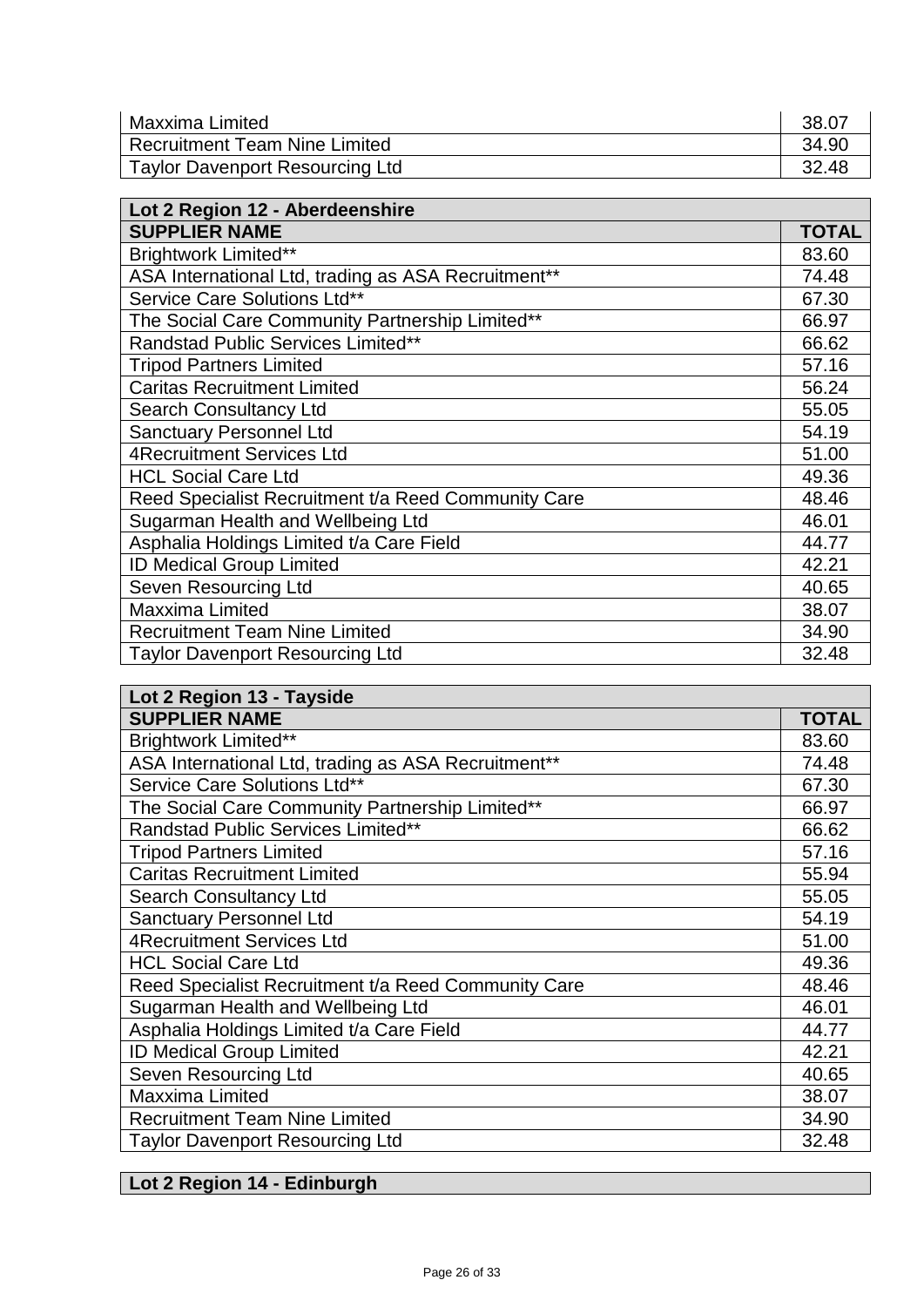| <b>SUPPLIER NAME</b>                                | <b>TOTAL</b> |
|-----------------------------------------------------|--------------|
| <b>Brightwork Limited**</b>                         | 83.60        |
| ASA International Ltd, trading as ASA Recruitment** | 74.48        |
| Service Care Solutions Ltd**                        | 67.30        |
| The Social Care Community Partnership Limited**     | 66.97        |
| Randstad Public Services Limited**                  | 66.62        |
| <b>Tripod Partners Limited</b>                      | 57.16        |
| <b>Caritas Recruitment Limited</b>                  | 55.94        |
| <b>Search Consultancy Ltd</b>                       | 55.05        |
| <b>Sanctuary Personnel Ltd</b>                      | 54.19        |
| <b>4Recruitment Services Ltd</b>                    | 51.00        |
| <b>HCL Social Care Ltd</b>                          | 49.36        |
| Reed Specialist Recruitment t/a Reed Community Care | 48.46        |
| Sugarman Health and Wellbeing Ltd                   | 46.01        |
| Asphalia Holdings Limited t/a Care Field            | 44.77        |
| <b>ID Medical Group Limited</b>                     | 42.21        |
| Seven Resourcing Ltd                                | 40.65        |
| Maxxima Limited                                     | 38.07        |
| <b>Recruitment Team Nine Limited</b>                | 34.90        |
| <b>Taylor Davenport Resourcing Ltd</b>              | 32.48        |

| Lot 2 Region 15 - Central                           |              |
|-----------------------------------------------------|--------------|
| <b>SUPPLIER NAME</b>                                | <b>TOTAL</b> |
| <b>Brightwork Limited**</b>                         | 83.60        |
| ASA International Ltd, trading as ASA Recruitment** | 74.48        |
| Service Care Solutions Ltd**                        | 67.30        |
| The Social Care Community Partnership Limited**     | 66.97        |
| <b>Randstad Public Services Limited**</b>           | 66.62        |
| <b>Tripod Partners Limited</b>                      | 57.16        |
| <b>Caritas Recruitment Limited</b>                  | 55.94        |
| <b>Search Consultancy Ltd</b>                       | 55.05        |
| <b>Sanctuary Personnel Ltd</b>                      | 54.19        |
| <b>4Recruitment Services Ltd</b>                    | 51.00        |
| <b>HCL Social Care Ltd</b>                          | 49.36        |
| Reed Specialist Recruitment t/a Reed Community Care | 48.46        |
| Sugarman Health and Wellbeing Ltd                   | 46.01        |
| Asphalia Holdings Limited t/a Care Field            | 44.77        |
| <b>ID Medical Group Limited</b>                     | 42.21        |
| Seven Resourcing Ltd                                | 40.65        |
| <b>Maxxima Limited</b>                              | 38.07        |
| <b>Recruitment Team Nine Limited</b>                | 34.90        |
| <b>Taylor Davenport Resourcing Ltd</b>              | 32.48        |

| Lot 2 Region 16 - Lothian & Borders                 |              |
|-----------------------------------------------------|--------------|
| <b>SUPPLIER NAME</b>                                | <b>TOTAL</b> |
| <b>Brightwork Limited**</b>                         | 83.60        |
| ASA International Ltd, trading as ASA Recruitment** | 74.48        |
| Service Care Solutions Ltd**                        | 67.30        |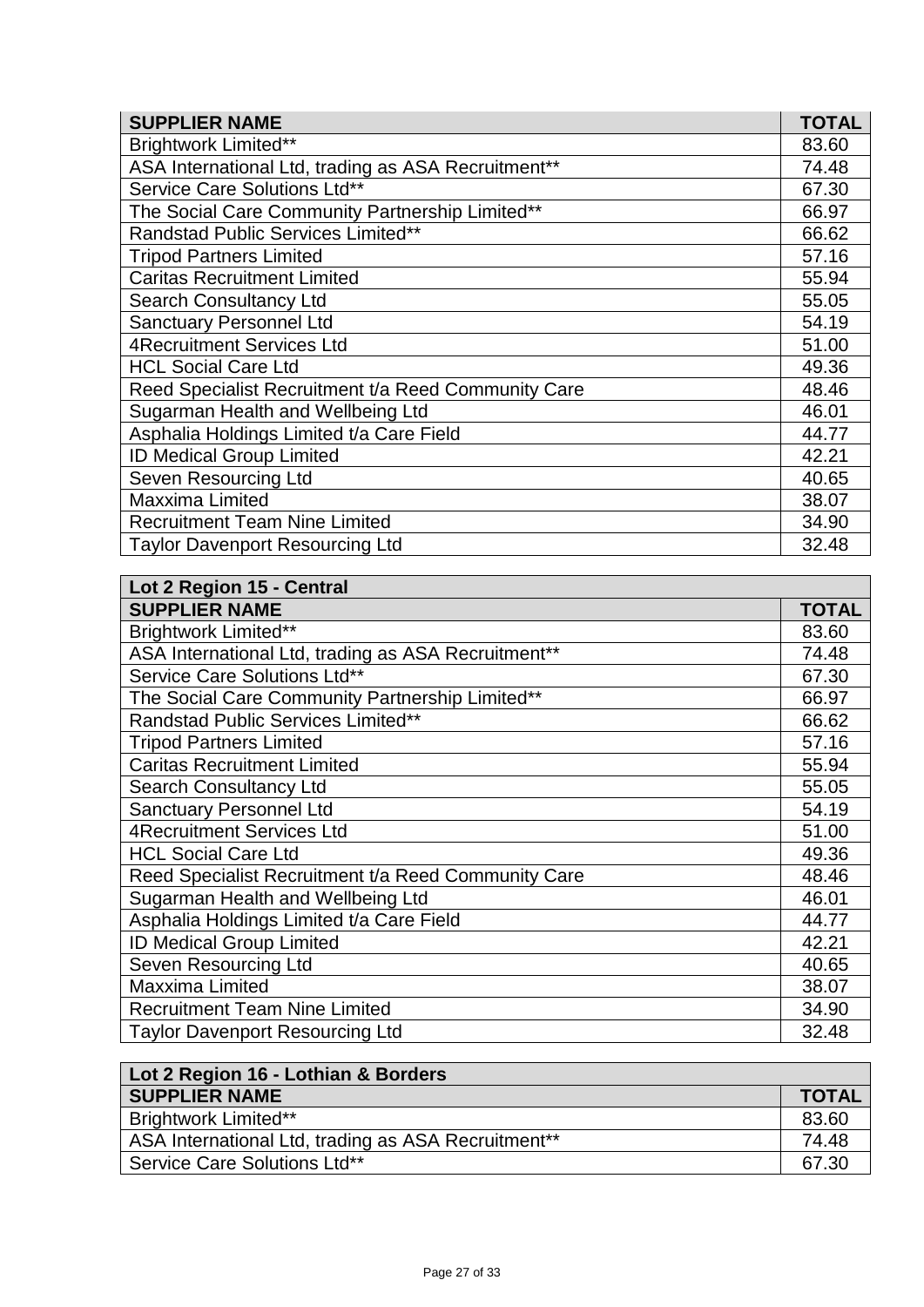| The Social Care Community Partnership Limited**     | 66.97 |
|-----------------------------------------------------|-------|
| Randstad Public Services Limited**                  | 66.62 |
| <b>Tripod Partners Limited</b>                      | 57.16 |
| <b>Caritas Recruitment Limited</b>                  | 55.94 |
| <b>Search Consultancy Ltd</b>                       | 55.05 |
| <b>Sanctuary Personnel Ltd</b>                      | 54.19 |
| <b>4Recruitment Services Ltd</b>                    | 51.00 |
| <b>HCL Social Care Ltd</b>                          | 49.36 |
| Reed Specialist Recruitment t/a Reed Community Care | 48.46 |
| Sugarman Health and Wellbeing Ltd                   | 46.01 |
| Asphalia Holdings Limited t/a Care Field            | 44.77 |
| <b>ID Medical Group Limited</b>                     | 42.21 |
| Seven Resourcing Ltd                                | 40.65 |
| Maxxima Limited                                     | 38.07 |
| <b>Recruitment Team Nine Limited</b>                | 34.90 |
| <b>Taylor Davenport Resourcing Ltd</b>              | 32.48 |

| Lot 2 Region 17 - Fife                              |       |
|-----------------------------------------------------|-------|
| <b>SUPPLIER NAME</b>                                | TOTAL |
| <b>Brightwork Limited**</b>                         | 83.60 |
| ASA International Ltd, trading as ASA Recruitment** | 74.48 |
| Service Care Solutions Ltd**                        | 67.30 |
| The Social Care Community Partnership Limited**     | 66.97 |
| <b>Randstad Public Services Limited**</b>           | 66.62 |
| <b>Tripod Partners Limited</b>                      | 57.16 |
| <b>Caritas Recruitment Limited</b>                  | 55.94 |
| <b>Search Consultancy Ltd</b>                       | 55.05 |
| <b>Sanctuary Personnel Ltd</b>                      | 54.19 |
| <b>4Recruitment Services Ltd</b>                    | 51.00 |
| <b>HCL Social Care Ltd</b>                          | 49.36 |
| Reed Specialist Recruitment t/a Reed Community Care | 48.46 |
| Sugarman Health and Wellbeing Ltd                   | 46.01 |
| Asphalia Holdings Limited t/a Care Field            | 44.77 |
| <b>ID Medical Group Limited</b>                     | 42.21 |
| Seven Resourcing Ltd                                | 40.65 |
| <b>Maxxima Limited</b>                              | 38.07 |
| <b>Recruitment Team Nine Limited</b>                | 34.90 |
| <b>Taylor Davenport Resourcing Ltd</b>              | 32.48 |

## **Lot 3 Ancillary Roles**

| Lot 3 Region 1 - Highland                                               |              |
|-------------------------------------------------------------------------|--------------|
| <b>SUPPLIER NAME</b>                                                    | <b>TOTAL</b> |
| ASA International Ltd, trading as ASA Recruitment**                     | 93.40        |
| Service Care Solutions Ltd**                                            | 59.91        |
| <b>Search Consultancy Ltd</b>                                           | 48.26        |
| Asphalia Holdings Limited t/a Care Field                                | 47.97        |
| Reed Specialist Recruitment t/a Reed Community Care                     | 47.21        |
| Graceguard Service Ltd [T/S] Seasoned Hands Recruitment - Non-Compliant |              |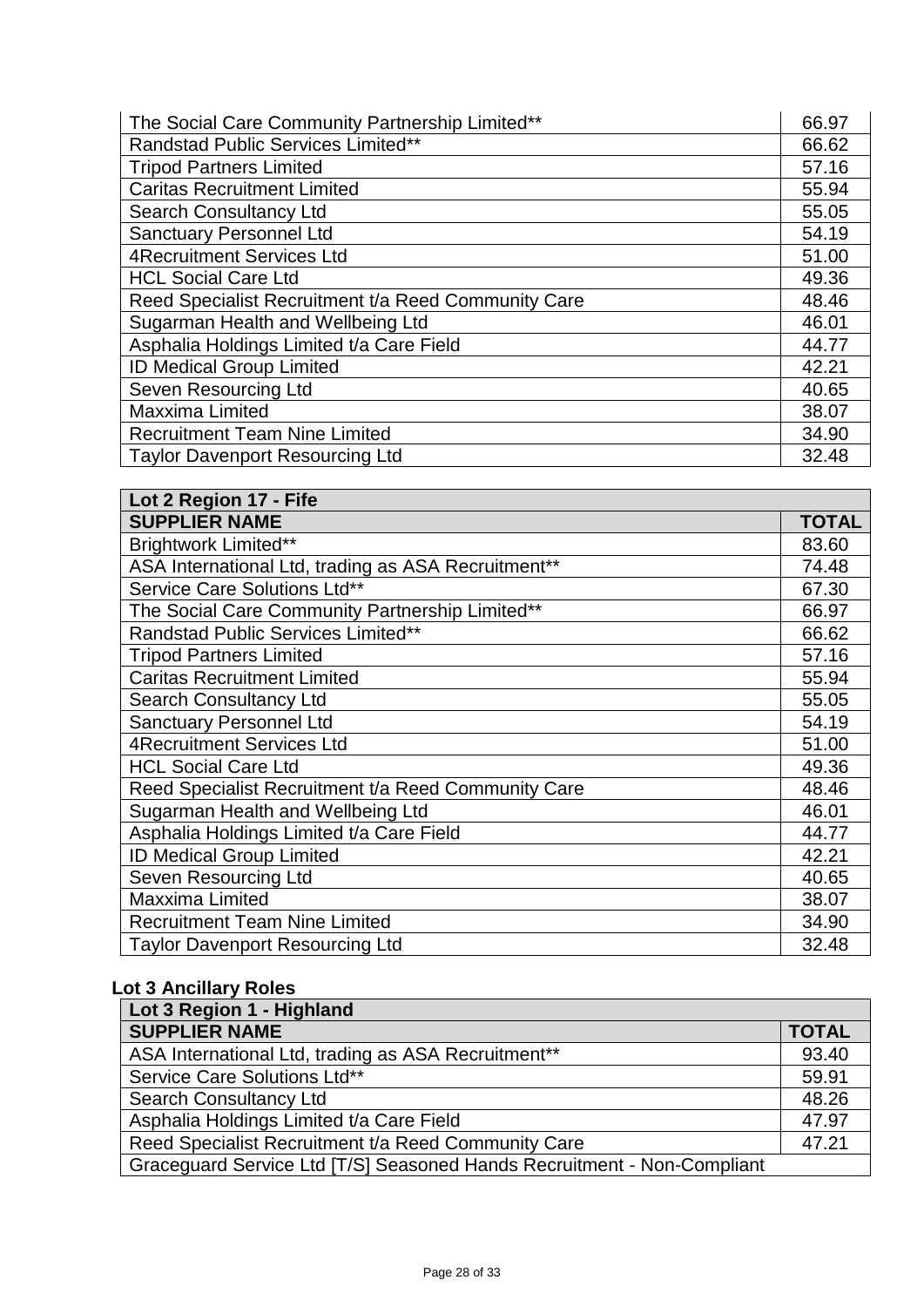| Lot 3 Region 2 - Moray                              |              |
|-----------------------------------------------------|--------------|
| <b>SUPPLIER NAME</b>                                | <b>TOTAL</b> |
| ASA International Ltd, trading as ASA Recruitment** | 90.65        |
| Service Care Solutions Ltd**                        | 56.87        |
| <b>SCP Recruitment Limited*</b>                     | 55.28        |
| Search Consultancy Ltd                              | 50.81        |
| Reed Specialist Recruitment t/a Reed Community Care | 44.69        |
| Asphalia Holdings Limited t/a Care Field            | 43.67        |

| Lot 3 Region 3 - The Islands                                     |              |
|------------------------------------------------------------------|--------------|
| <b>SUPPLIER NAME</b>                                             | <b>TOTAL</b> |
| Service Care Solutions Ltd**                                     | 83.41        |
| Asphalia Holdings Limited t/a Care Field*                        | 58.30        |
| Reed Specialist Recruitment t/a Reed Community Care <sup>*</sup> | 57.37        |

| Lot 3 Region 4 - Western Isles                       |              |
|------------------------------------------------------|--------------|
| <b>SUPPLIER NAME</b>                                 | <b>TOTAL</b> |
| Service Care Solutions Ltd**                         | 84.57        |
| Asphalia Holdings Limited t/a Care Field*            | 59.91        |
| Reed Specialist Recruitment t/a Reed Community Care* | 59.00        |

| Lot 3 Region 5 - Argyll & Bute                             |              |
|------------------------------------------------------------|--------------|
| <b>SUPPLIER NAME</b>                                       | <b>TOTAL</b> |
| <b>Brightwork Limited**</b>                                | 86.70        |
| Service Care Solutions Ltd**                               | 72.32        |
| Asphalia Holdings Limited t/a Care Field                   | 53.69        |
| Reed Specialist Recruitment t/a Reed Community Care        | 52.42        |
| <b>Black and Black Recruitment Limited - Non-Compliant</b> |              |

| Lot 3 Region 6 - South West                                |              |
|------------------------------------------------------------|--------------|
| <b>SUPPLIER NAME</b>                                       | <b>TOTAL</b> |
| ASA International Ltd, trading as ASA Recruitment**        | 93.40        |
| <b>Brightwork Limited**</b>                                | 70.70        |
| Service Care Solutions Ltd**                               | 59.91        |
| Jobs and Co Ltd                                            | 52.97        |
| Asphalia Holdings Limited t/a Care Field                   | 47.97        |
| Reed Specialist Recruitment t/a Reed Community Care        | 47.21        |
| Ailsa Response Ltd                                         | 44.07        |
| <b>Black and Black Recruitment Limited - Non-Compliant</b> |              |

| Lot 3 Region 7 - Glasgow                            |              |
|-----------------------------------------------------|--------------|
| <b>SUPPLIER NAME</b>                                | <b>TOTAL</b> |
| ASA International Ltd, trading as ASA Recruitment** | 88.48        |
| <b>Brightwork Limited**</b>                         | 67.58        |
| Service Care Solutions Ltd**                        | 55.82        |
| <b>Search Consultancy Ltd</b>                       | 50.21        |
| Jobs and Co Ltd                                     | 49.62        |
| <b>SRS Partnership Limited</b>                      | 46.39        |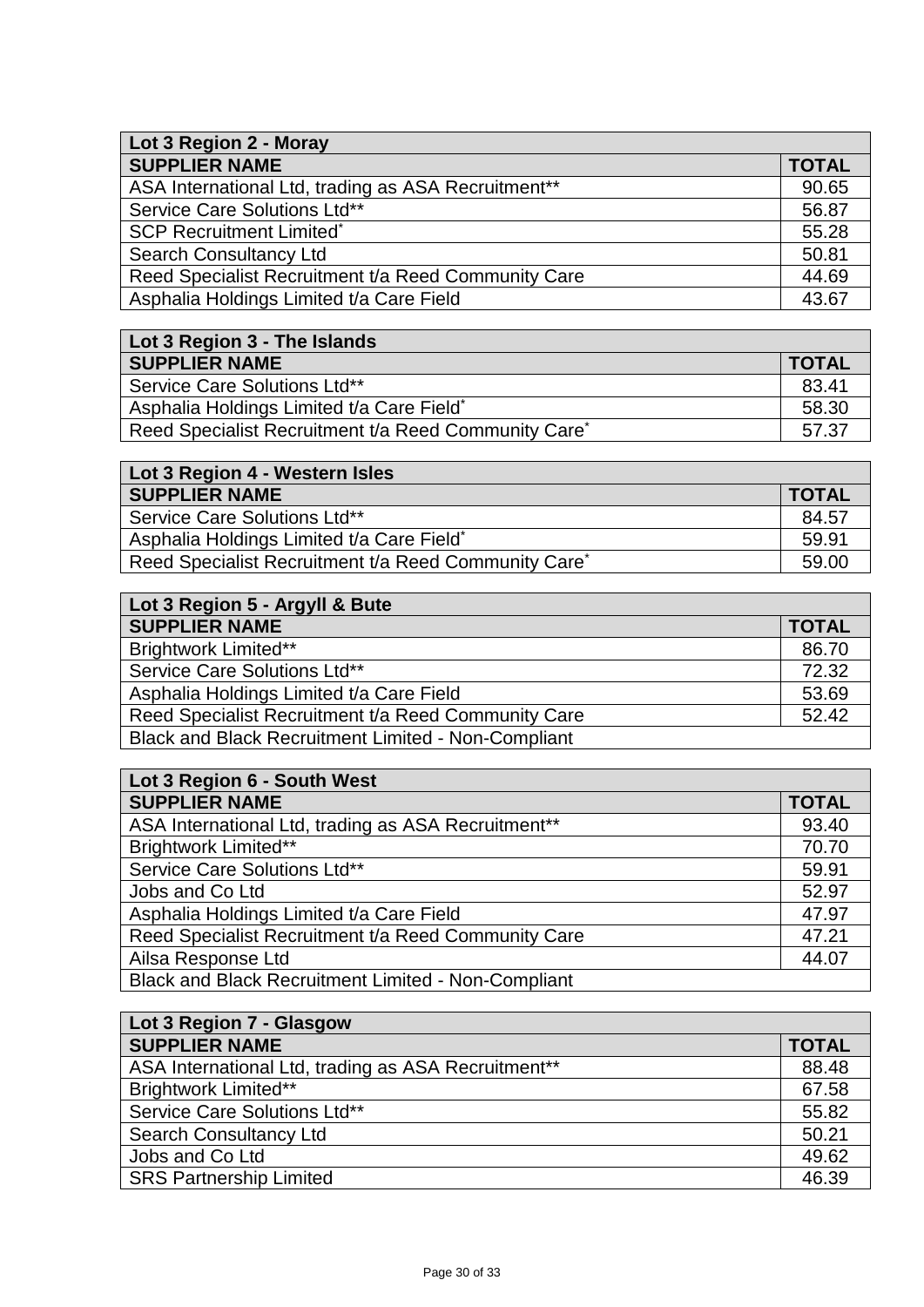| Reed Specialist Recruitment t/a Reed Community Care        | 43.33 |
|------------------------------------------------------------|-------|
| Ailsa Response Ltd                                         | 43.03 |
| Asphalia Holdings Limited t/a Care Field                   | 42.27 |
| <b>Black and Black Recruitment Limited - Non-Compliant</b> |       |

Graceguard Service Ltd [T/S] Seasoned Hands Recruitment - Non-Compliant

| Lot 3 Region 8 - Lanarkshire                               |              |
|------------------------------------------------------------|--------------|
| <b>SUPPLIER NAME</b>                                       | <b>TOTAL</b> |
| ASA International Ltd, trading as ASA Recruitment**        | 88.48        |
| <b>Brightwork Limited**</b>                                | 67.58        |
| Service Care Solutions Ltd**                               | 55.82        |
| <b>Search Consultancy Ltd</b>                              | 50.21        |
| <b>SRS Partnership Limited</b>                             | 46.39        |
| Reed Specialist Recruitment t/a Reed Community Care        | 43.33        |
| Ailsa Response Ltd                                         | 43.03        |
| Asphalia Holdings Limited t/a Care Field                   | 42.27        |
| <b>Black and Black Recruitment Limited - Non-Compliant</b> |              |

| Lot 3 Region 9 - Renfrewshire and Inverclyde               |              |
|------------------------------------------------------------|--------------|
| <b>SUPPLIER NAME</b>                                       | <b>TOTAL</b> |
| ASA International Ltd, trading as ASA Recruitment**        | 91.60        |
| <b>Brightwork Limited**</b>                                | 70.70        |
| Service Care Solutions Ltd**                               | 59.01        |
| Jobs and Co Ltd                                            | 52.74        |
| <b>Search Consultancy Ltd</b>                              | 47.81        |
| <b>SRS Partnership Limited</b>                             | 47.57        |
| Asphalia Holdings Limited t/a Care Field                   | 46.17        |
| Reed Specialist Recruitment t/a Reed Community Care        | 45.41        |
| Ailsa Response Ltd                                         | 44.07        |
| <b>Black and Black Recruitment Limited - Non-Compliant</b> |              |

| Lot 3 Region 10 - West Dunbartonshire                      |              |
|------------------------------------------------------------|--------------|
| <b>SUPPLIER NAME</b>                                       | <b>TOTAL</b> |
| ASA International Ltd, trading as ASA Recruitment**        | 91.60        |
| <b>Brightwork Limited**</b>                                | 70.70        |
| Service Care Solutions Ltd**                               | 59.01        |
| Jobs and Co Ltd                                            | 52.74        |
| <b>Search Consultancy Ltd</b>                              | 47.81        |
| <b>SRS Partnership Limited</b>                             | 47.57        |
| Asphalia Holdings Limited t/a Care Field                   | 46.17        |
| Reed Specialist Recruitment t/a Reed Community Care        | 45.41        |
| Ailsa Response Ltd                                         | 44.07        |
| <b>Black and Black Recruitment Limited - Non-Compliant</b> |              |

| Lot 3 Region 11 - Aberdeen City                                 |              |
|-----------------------------------------------------------------|--------------|
| <b>SUPPLIER NAME</b>                                            | <b>TOTAL</b> |
| ASA International Ltd, trading as ASA Recruitment <sup>**</sup> | 90.60        |
| <b>Brightwork Limited**</b>                                     | 70.70        |
| Service Care Solutions Ltd**                                    | 58.41        |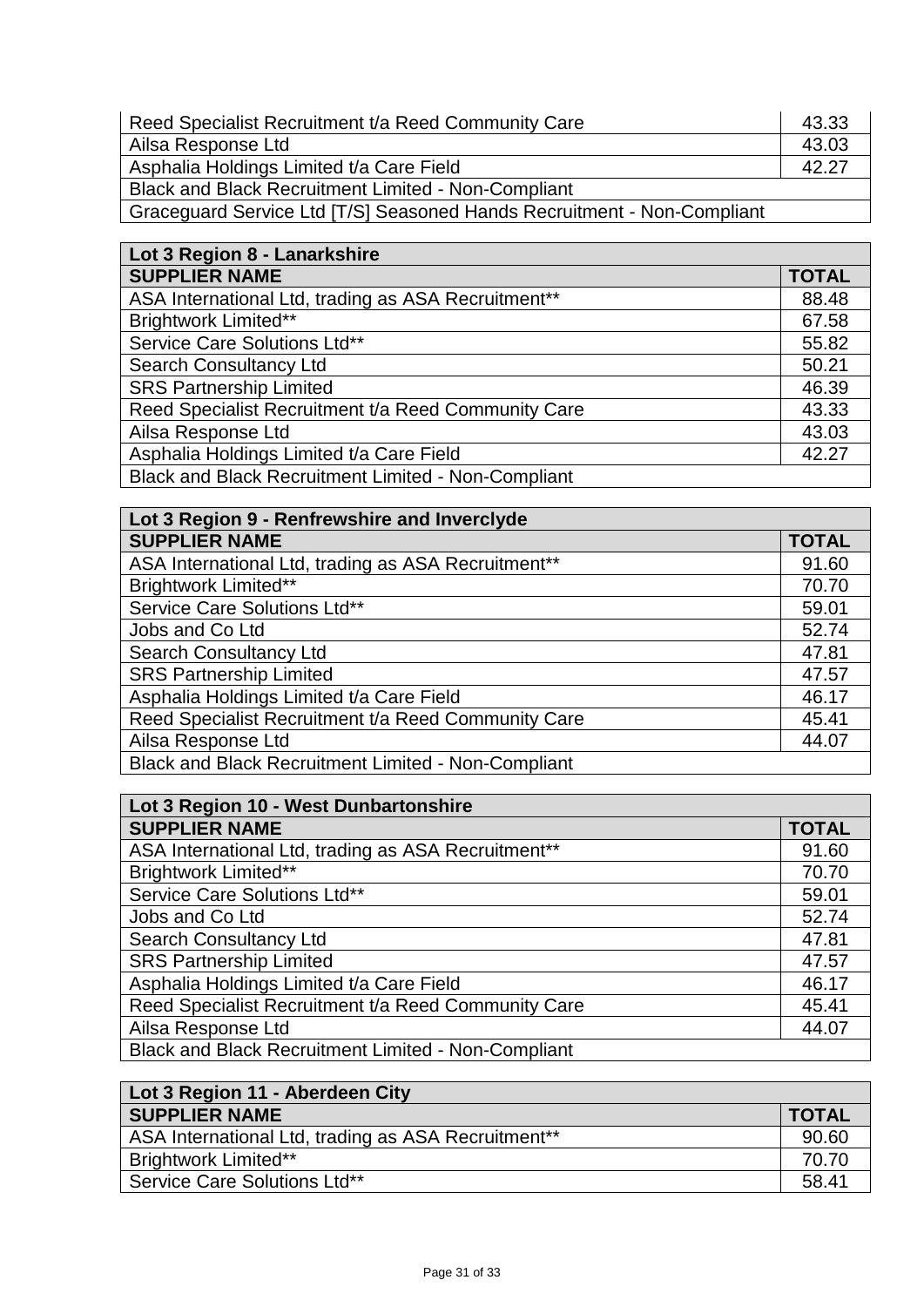| <b>SCP Recruitment Limited</b>                              | 53.58 |
|-------------------------------------------------------------|-------|
| <b>Search Consultancy Ltd</b>                               | 47.56 |
| UK Private Healthcare Ltd t/a Ana Recruitment Professionals | 45.64 |
| <b>Bon Accord Support Services Ltd</b>                      | 45.42 |
| <b>SRS Partnership Limited</b>                              | 45.32 |
| Asphalia Holdings Limited t/a Care Field                    | 45.07 |
| Reed Specialist Recruitment t/a Reed Community Care         | 44.31 |

| Lot 3 Region 12 - Aberdeenshire                             |              |
|-------------------------------------------------------------|--------------|
| <b>SUPPLIER NAME</b>                                        | <b>TOTAL</b> |
| ASA International Ltd, trading as ASA Recruitment**         | 90.60        |
| <b>Brightwork Limited**</b>                                 | 70.70        |
| Service Care Solutions Ltd**                                | 58.41        |
| <b>SCP Recruitment Limited</b>                              | 53.58        |
| <b>Search Consultancy Ltd</b>                               | 47.56        |
| UK Private Healthcare Ltd t/a Ana Recruitment Professionals | 45.64        |
| <b>Bon Accord Support Services Ltd</b>                      | 45.42        |
| <b>SRS Partnership Limited</b>                              | 45.32        |
| Asphalia Holdings Limited t/a Care Field                    | 45.07        |
| Reed Specialist Recruitment t/a Reed Community Care         | 44.31        |

| Lot 3 Region 13 - Tayside                           |              |
|-----------------------------------------------------|--------------|
| <b>SUPPLIER NAME</b>                                | <b>TOTAL</b> |
| ASA International Ltd, trading as ASA Recruitment** | 90.60        |
| <b>Brightwork Limited**</b>                         | 70.70        |
| Service Care Solutions Ltd**                        | 58.41        |
| <b>Search Consultancy Ltd</b>                       | 47.56        |
| <b>Bon Accord Support Services Ltd</b>              | 45.42        |
| <b>SRS Partnership Limited</b>                      | 45.32        |
| Asphalia Holdings Limited t/a Care Field            | 45.07        |
| Reed Specialist Recruitment t/a Reed Community Care | 44.31        |

| Lot 3 Region 14 - Edinburgh                                             |              |
|-------------------------------------------------------------------------|--------------|
| <b>SUPPLIER NAME</b>                                                    | <b>TOTAL</b> |
| ASA International Ltd, trading as ASA Recruitment**                     | 91.60        |
| <b>Brightwork Limited**</b>                                             | 70.70        |
| Service Care Solutions Ltd**                                            | 59.01        |
| <b>Search Consultancy Ltd</b>                                           | 47.81        |
| <b>SRS Partnership Limited</b>                                          | 47.57        |
| Asphalia Holdings Limited t/a Care Field                                | 46.17        |
| Reed Specialist Recruitment t/a Reed Community Care                     | 45.41        |
| Graceguard Service Ltd [T/S] Seasoned Hands Recruitment - Non-Compliant |              |

| Lot 3 Region 15 - Central                           |              |
|-----------------------------------------------------|--------------|
| <b>SUPPLIER NAME</b>                                | <b>TOTAL</b> |
| ASA International Ltd, trading as ASA Recruitment** | 91.60        |
| <b>Brightwork Limited**</b>                         | 70.70        |
| Service Care Solutions Ltd**                        | 59.01        |
| <b>Search Consultancy Ltd</b>                       | 47.81        |